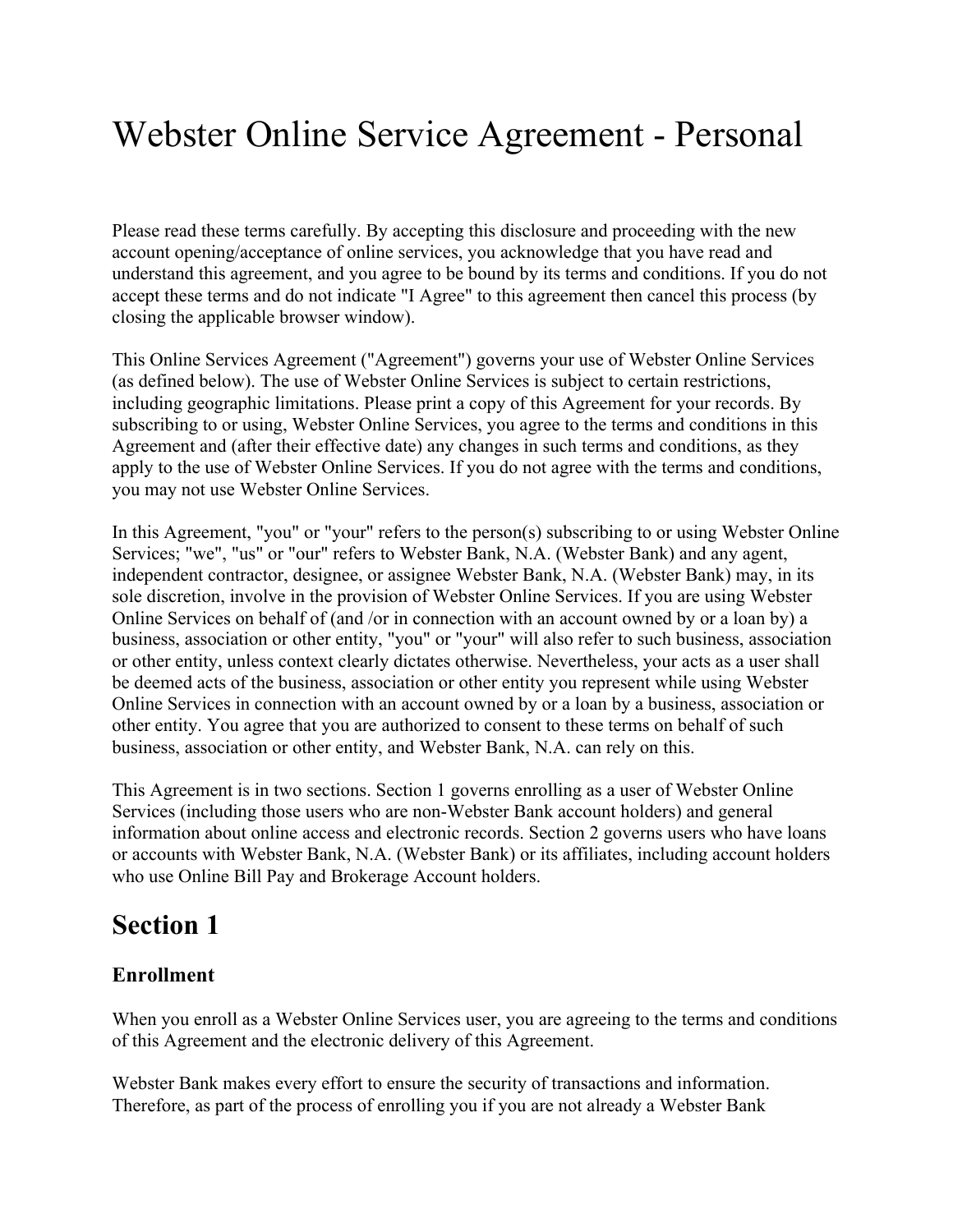customer, we may take steps to authenticate your identity. These steps aid in the prevention of fraud and in the protection of transactions. The steps may include asking you to answer questions in an interactive session (either on our Web site or by linking you to an outside Web site) that help us verify your information and identity. The questions and answers may include information from your credit reports. If we are unable to authenticate your identity online, you will be given the opportunity to complete the authentication process by phone or other means so that you are able to use our online services. If you are already a Webster Bank customer, we may utilize information or security measures we already have on file (such as a PIN number) to identify and enroll you.

## **Electronic Records, Computer Requirements and Electronic Signatures.**

By enrolling in and using Webster Online Services, you consent to the electronic transmission of all information and records, including your financial information that would otherwise have been given in writing other than the eDelivery of online statements and periodic disclosures. eDelivery of online statements and periodic disclosures are handled in the next section. In order for us to document your consent, when you consent by indicating "I Agree" to this disclosure, we will keep a record of your consent including its date. You will know that we received your consent when we respond to you accepting your User Name and Password. Your consent will be deemed effective for as long as you use Webster Online Services. You may revoke your consent by notifying us as set forth in the Termination section of this agreement. If you revoke your consent, your right to use this Web site and Webster Online Services will be terminated. If you change your email address, you must let us know by using one of the contact methods in the Customer Responsibility section of this agreement.

The computer requirements to use Webster Online Services are as follows: your personal computer, laptop, portable computer, mobile handset, Internet Service Provider web browser, any software, any telecommunications, and any related equipment referred to collectively as your "computer". You are responsible for the installation, maintenance, operation and costs of your computer. By enrolling in Webster Online Services, you represent that your computer has the capability to receive electronic messages at the email address provided by you, that you can access and retrieve information in electronic form, and that you can either print or store those messages and information.

Please refer to Browser Support for Online Banking for information regarding browser compatibility with Webster Bank's online banking website.

Electronic statements are available in HTML format, readable with your internet browser. Customers with Adobe Acrobat: Reader 9.5.1 and higher may also view their electronic statements in a PDF format.

You agree to inform us if your email address changes and provide us with your new email address. We are not responsible for any computer virus, worm, trojan horse or other similar harmful component that may enter your computer in connection with the use of Webster Online Services or otherwise. We will provide you with the proper Uniform Resource Locator (URL) to direct you to the location on our Web site where you may transact remote banking activities.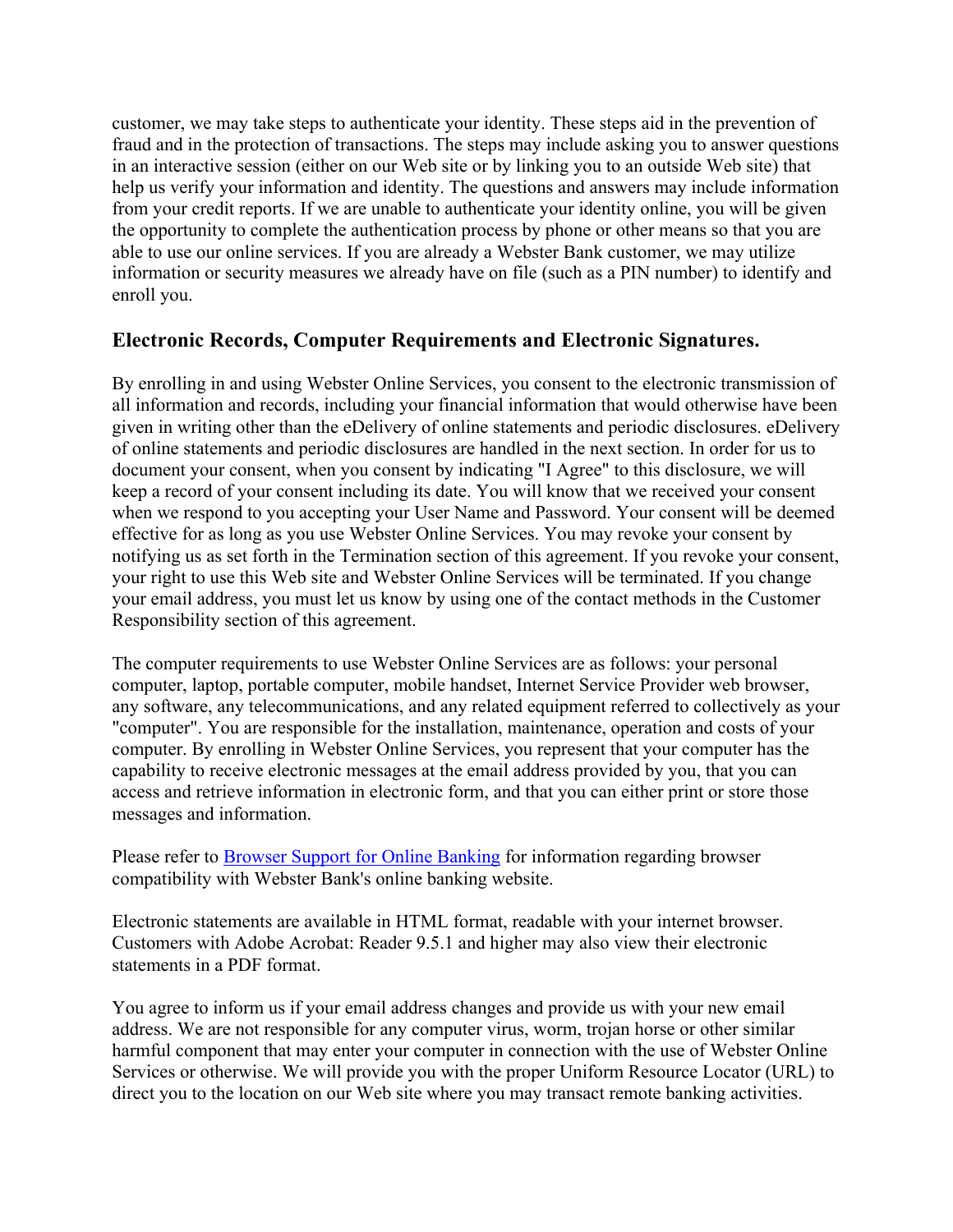From time to time, we may require that you upgrade or install software on your computer. You agree to promptly load any such upgrades or software to your computer upon our notification to you of such upgrade or software. In order to ensure proper operation of Webster Online Services, you must also have an Internet Service Provider (ISP) and a web browser that supports the level of encryption that we use. We may change these encryption requirements from time to time. If you cannot or do not want to upgrade, your consent and use of Webster Online Services will be terminated. We reserve the right to perform maintenance on our equipment or system on a regular basis which may result in interrupted service or errors in the use of Webster Online Services. It may be necessary for us to change the scope of Webster Online Services from time to time. Furthermore, we reserve the right to block access to Webster Online Services to maintain or restore security to our Web site and systems if we reasonably believe that your User Name and Password have been or may be obtained, or are being used or may be used by an unauthorized person(s). We will attempt to provide prior notice of such interruptions, changes or denials of access, but cannot guarantee that such notice will be provided. Webster Online Services uses our proprietary software or the proprietary software of our licensors. If we have provided you with software to use with Webster Online Services, you are being granted a nonexclusive, non-transferable license to use this software and only for your personal, use as provided in this Agreement. You may not disassemble, de-compile, copy, modify, reverse engineer, sell, rent, sublicense, time-share or distribute any of the Webster Online Service's software or information or allow anyone else to do so.

Webster Online Services give you access to services and information from Webster Bank or its affiliates, which may be presented with a distinctive "look and feel." These services, information and "look and feel" are proprietary property of Webster Bank or its licensors.

You also agree that the information or other communication delivered to us electronically is in writing and we may treat it, as appropriate, as containing your signature.

## **Electronic Delivery ("eDelivery") of Banking Notices and Statements**

By acknowledging this disclosure you agree that we may provide to you electronically, any available communications, whether periodic deposit account and/or periodic loan statements and notices, periodic policy disclosures, periodic reports or forms, including federal and state income tax forms and year-end interest statements, or non-recurring communications, such as changes in disclosures, amended terms of use, or changes in pricing.

We reserve the right to communicate with you about your account(s) via email. Once enrollment is completed, we will periodically send an email reminder to the email address that you have provided to us when such communication is available for you to review. **We will never ask for your PIN or account information in any email** or expose any sensitive information in any email communications, such as: full account numbers, passwords and social security numbers. After this Agreement becomes effective, paper copies of the applicable communications may no longer be mailed to you automatically. We reserve the right to send any or all of these communications by traditional paper methods, with or without notice, for any reason, including technological problems, address verification, security concerns, to comply with state or federal law, or any other reason.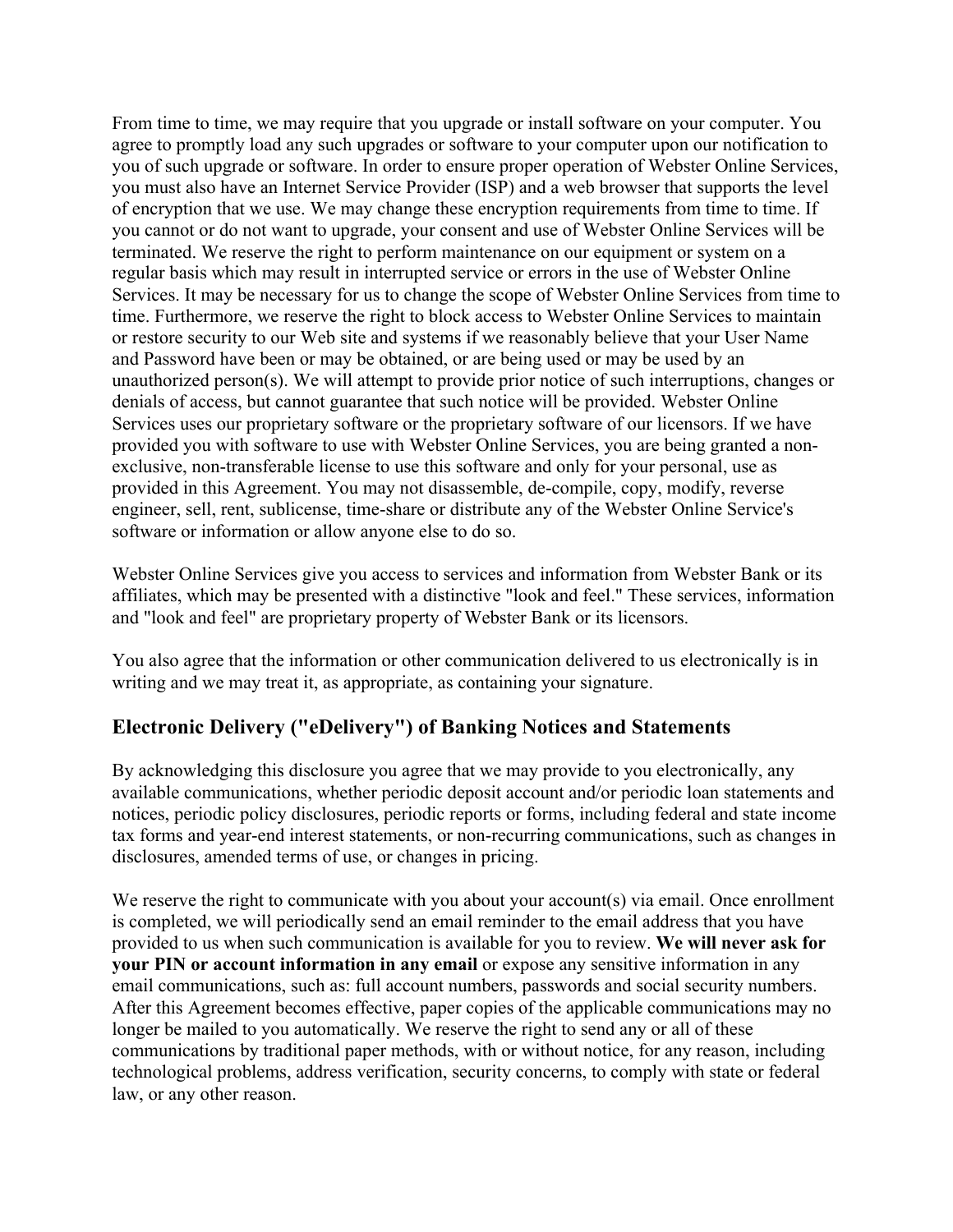**Banking Notices.** By acknowledging this disclosure your banking notices preference will be set to electronic delivery. You have the right to withdraw your consent to electronic delivery of banking notices by indicating this preference on the eDelivery Preferences page. The withdrawal of your consent will be effective as soon as we process it.

**Electronic Delivery of Tax Forms.** Tax forms are available online for personal deposit and loan accounts for a minimum of 3 years. You can view, print or download a PDF of your tax forms using Adobe Reader. If you do not have Adobe Reader, you can download it from the web site. Paper copies of tax forms will no longer be delivered by mail if your other deposit account notices or loan account notices preference is electronic. Your consent to electronic banking notices will be in effect until you change it. If you need a paper copy of your tax forms, you can print it from the web site. You can also request a paper copy of your tax form or an update or correction to your information at any branch location, by telephoning us at 800-995-9995, or mailing a request to: Customer Service Department, P.O. Box 10305, WFD 730, Waterbury, CT 06726.

**Account Statements.** You can also enroll in paperless account statements (Statement eDelivery) by indicating this preference on the eDelivery Preferences page. You have the right to withdraw your consent to electronic delivery at any time using the same means, by telephoning us at 800- 995-9995 or mailing a request to: Customer Service Department, P.O. Box 10305, WFD 730, Waterbury, CT 06726. The withdrawal of your consent will be effective as soon as we process it. Please allow a complete statement cycle for any method of statement delivery change to take effect. If you request an additional paper copy of your statement, a fee may be charged to your account. For information about Consumer account statement fees please visit: Fee Schedule for Consumer Accounts. For information about Business account statement fees please visit: Fee Schedule for Business Accounts.

By indicating you agree to this disclosure, you consent to electronic delivery of such notifications via email or of a notification that the applicable communication is available at WebsterOnline. The notification will be sent to the email address provided by you. You also acknowledge that you have the necessary software and are able to view the communications. You are responsible for ensuring that the email address provided in your Online Profile is a current address that is periodically accessed. You are responsible for notifying us of any email address changes. You can change the email address at any time by accessing the Update Email Address page within Webster Online Services. If your electronic mail is returned as undeliverable, we will use reasonable efforts to send you notice by other methods, such as messages accessible on WebsterOnline. If you do not accept these terms and do not acknowledge this agreement then cancel this process (by closing the appropriate browser window).

The provisions in this Agreement are part of (and in supplement to) the Webster Online Services Agreement for Consumer Accounts (or Business Accounts) and are subject to all the provisions in the Webster Online Services Agreement. Your consent to the eDelivery service does not affect any of the terms and conditions otherwise applicable to an account as separately disclosed to you, either in the Online Services Agreement, applications and enrollment forms, the applicable personal or business fee schedules, credit or deposit agreements, our Privacy Policy or other written disclosures.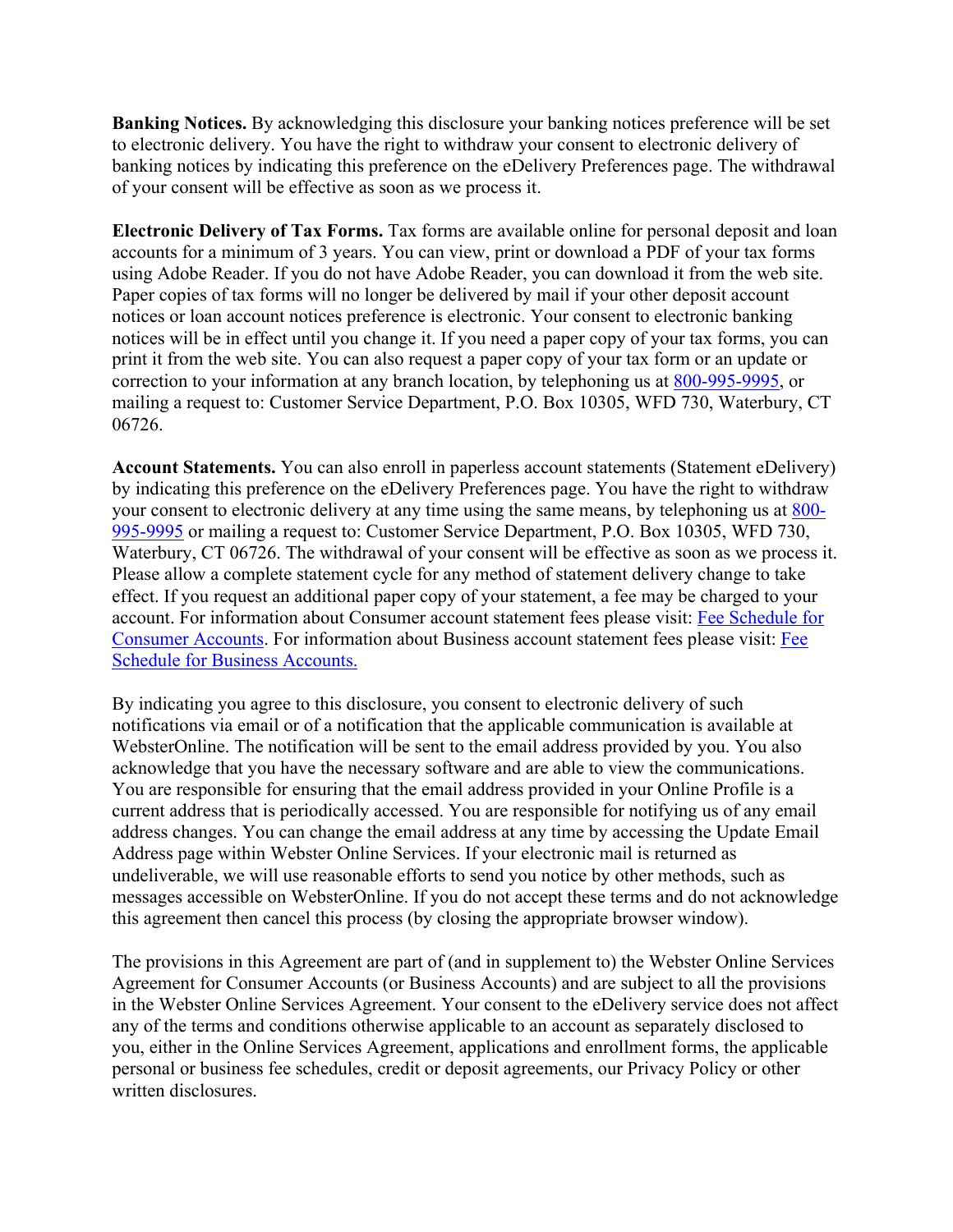## **Your Privacy**

Please see our **Privacy and Opt-Out Notice** for details regarding the manner in which we collect and use information about you and maintain the confidentiality of your personally identifiable information. Your access or use of Webster Online Services constitutes your agreement to the terms and conditions of our Privacy and Opt-Out Notice, and our use of information gathered about you in accordance with that policy. Our Privacy and Opt-Out Notice may be revised from time to time. We may notify you of the changes by mail, email, or by posting a modified Privacy and Opt-Out Notice that you can view through Webster Online Services. Your continued use of Webster Online Services following such notification or posting will constitute your acceptance of the revised Privacy and Opt-Out Notice. Accordingly, please check regularly for revisions to our Privacy and Opt-Out Notice.

When you use Webster Online Services, your browsing sessions and transactions will be recorded. We will collect information about your visits to personalize your browsing experience, including your preferences, pages visited, and technical and navigational information regarding your computer and operating systems; such as your Internet Protocol (IP) address, domain name, system configuration and settings. This information is used by us for our business purposes, which may include offering relevant products or services, research, analyzing market trends, improving the design and functionality of WebsterOnline, aiding in dispute resolution and fraud investigation, and other purposes consistent with applicable laws. We will not share this information with third parties, except as permitted by our Privacy and Opt-Out Notice and applicable law. If you do not consent to our collection of this information, you may not use Webster Online Services.

## **Electronic Messaging**

Webster Online Services provides you with the ability to send and receive electronic messages (email and live chat) to and from us. In general, electronic messages, outside of those you create using Webster Online Services, may not be secure. We therefore request that you do not send us or request any sensitive information from us (such as Account Numbers, User Names, Passwords, financial information, etc.) via any general or public email system. Please remember that we may not immediately receive an electronic message sent by you. No action will be made on any electronic message you send us until we actually receive your message and have a reasonable opportunity to act on it. You cannot use an electronic message to originate a bill payment, account inquiry or funds transfer. You cannot send an electronic message to any other person who also uses Webster Online Services.

## **Security**

Webster Online Services is designed to safeguard your online transactions from unauthorized use. We use multiple levels of protection: A User Identification System (User Name and Password), a process to ensure we are connected to your computer, and encryption of your information. The enhanced security enables our customers to register their identity and their personal computers with us, so that we can authenticate them upon logon; as well as enabling our customers to confirm that they are at the genuine WebsterOnline Web site.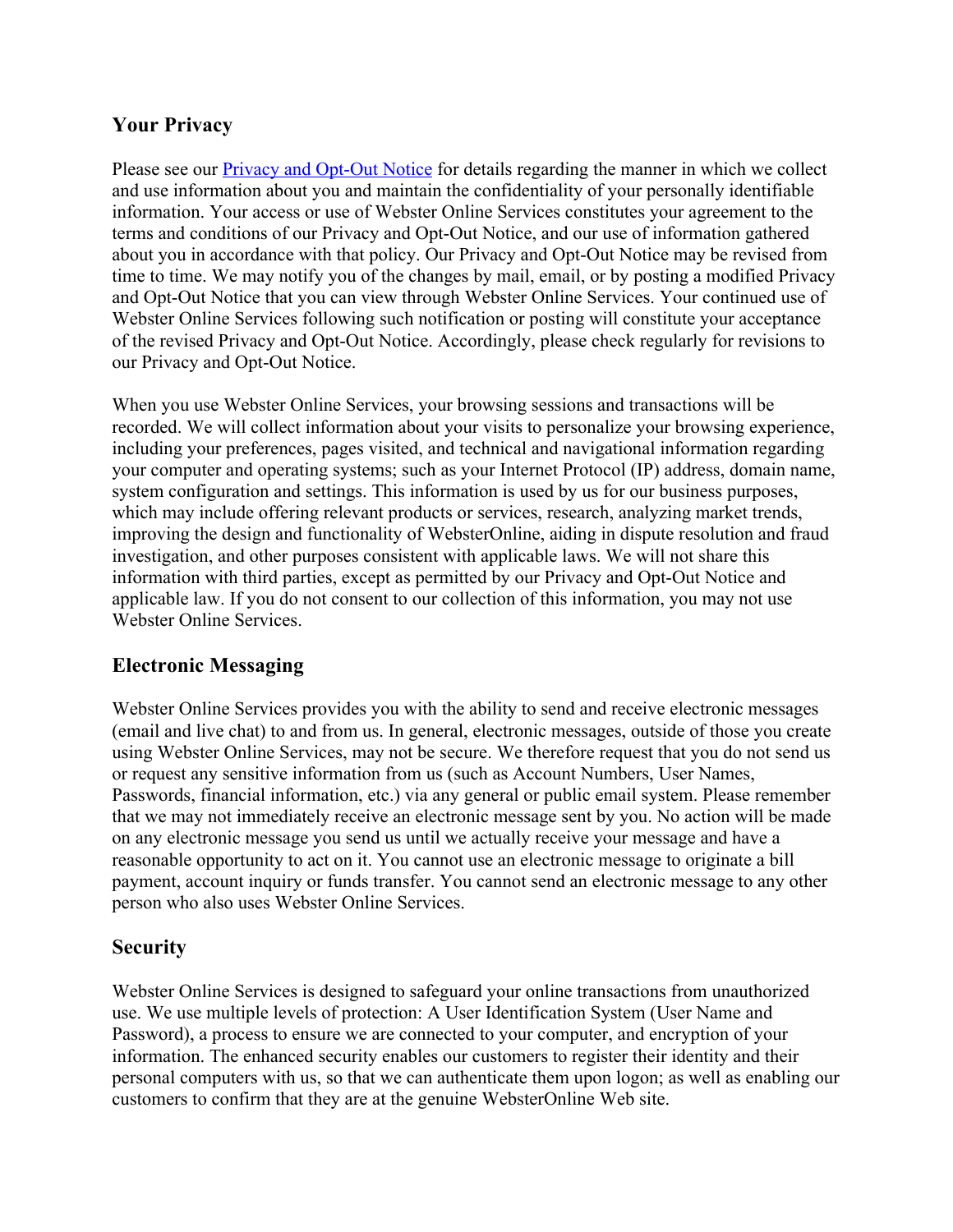Additional protection is provided by "firewalls" at our Web server location, and by policies that restrict access to your account information to only those who need to support you as a customer.

#### Identification Protection

When you enroll in Webster Online Services, you will select a User Name and Password. Together your User Name and Password identify you as a Webster Online Services customer and the accounts or functions you are allowed to access. You will be asked to supply your User Name and Password each time you use Webster Online Services. You will then enter your Password on a secure Web page. Separating these two key logon steps better protects the privacy and security of your personal and financial information.

No one can access your account information without supplying the correct User Identification information, so you should be sure to select a User Name and Password that cannot be easily guessed or figured out by others. To help safeguard your Password, you should keep it confidential. You agree not to give your Password, or make it available, to any other person. We are entitled to act on transaction instructions received using your User Name and Password, and you agree that the use of your User Name and Password will have the same legal effect as your signature authorizing the transaction.

#### Encryption

Encryption is a method of scrambling your information, including your User Name and Password, so that it cannot be read by others who do not have authorization to unscramble that information. The information you enter is encrypted by your browser, and is only decrypted (unscrambled) when it reaches our Web server.

#### What You Can Do To Protect Your Accounts and Information

You agree to adopt and implement all reasonable security measures to protect your accounts and information including, but not limited to, observing the following guidelines:

- Do not share your Password with anyone.
- Do not store your Password in a conspicuous place.
- Log off of Webster Online Services when you are finished using it.
- Do not walk away from your Computer while logged on to Webster Online Services.
- Use anti-virus software to keep your Computer clean and free of viruses.
- Review and reconcile your Account activity on a regular, timely basis.
- Clear your browser's cache on a regular basis in order to remove copies of Web pages that may be stored temporarily on your system. (See your browser "Help" area for information on how to clear your cache.)
- Use the latest version of your browser and operating system.
- Make sure you access the site directly at www.websteronline.com, instead of clicking on links in email that may be disguised as Webster.

From time to time, we may provide links to or from other Internet Web sites. If you are leaving our site, we will generally inform you. You should read the other site's terms of use, Privacy and Opt-Out Notice and other agreements.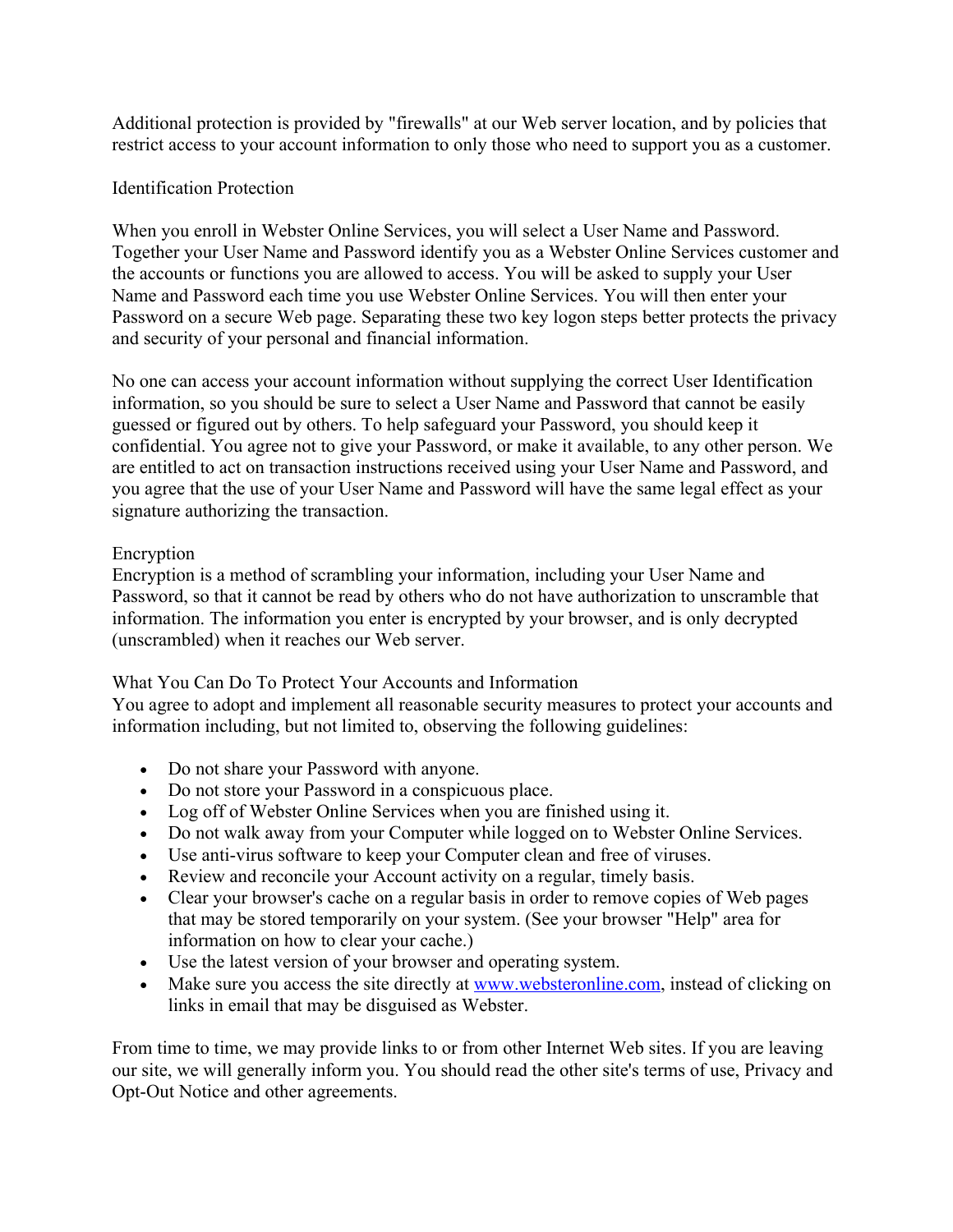## **Warranties Disclaimer**

Webster Online Services is provided "as is" "as available". To the maximum extent permitted by law, we expressly disclaim and you hereby waive all warranties of any kind, either express or implied without limitation, implied warranties or merchantability, fitness for a particular purpose or non-infringement of third party rights. Webster Online Services are not error free, and are not continuously available.

## **Damages**

In no event shall we or our Officers, Directors, Employees or Agents be liable to you for any loss including, without limitation loss of data, injury or damages, whether direct, indirect, special, incidental, exemplary or consequential, including lost profits arising out of or related to this Agreement or the subject matter herein even if we have been advised of the possibility of such loss, injury or damages. Some jurisdictions do not allow the exclusion or limitation of implied warranties or liability for incidental or consequential damages, so the above exclusions or limitations may not apply to you.

## **Termination**

You may terminate your use of Webster Online Services at any time by calling Webster Bank at 800-995-9995 or by sending an electronic message using the Webster Online Services messaging system. You may also write to Webster Online Services, P.O. Box 10305, WFD 730, Waterbury, CT 06726. We may terminate your use of Webster Online Services in whole or in part, for any or no reason, at any time without prior notice. If for any reason more than one person is authorized to withdraw funds from your Account or electronically access your Account, we cannot stop that person from using Webster Online Services. If we terminate your use of Webster Online Services, we reserve the right to make no further transfers, payments or transactions from your Account, including any transfers and transactions you have previously authorized. If you do not log on to Webster Online Services for an extended period of time, your service may be considered inactive. We reserve the right to terminate your access to Webster Online Services without notification to you if it has been inactive for 90 consecutive days.

## **Section 2**

## **TERMS AND CONDITIONS OF WEBSTER ONLINE SERVICES**

As used in this Agreement, "Webster Online Services" refers to the online banking activities such as applying for a loan, opening an account, checking account balances, transferring money between accounts, Online Bill Payment services and any additional services we may provide in the future. "Account" means any consumer or business deposit account or loan that is included in your Webster Online Services profile. "Default Online Bill Pay Account" means the checking account at Webster Bank from which you have requested we make payments on your behalf pursuant to this Agreement. "Brokerage Account" means a non-deposit account offered by Webster Investment Services ("WIS"), a division of Webster Bank. A Brokerage Account; (i) is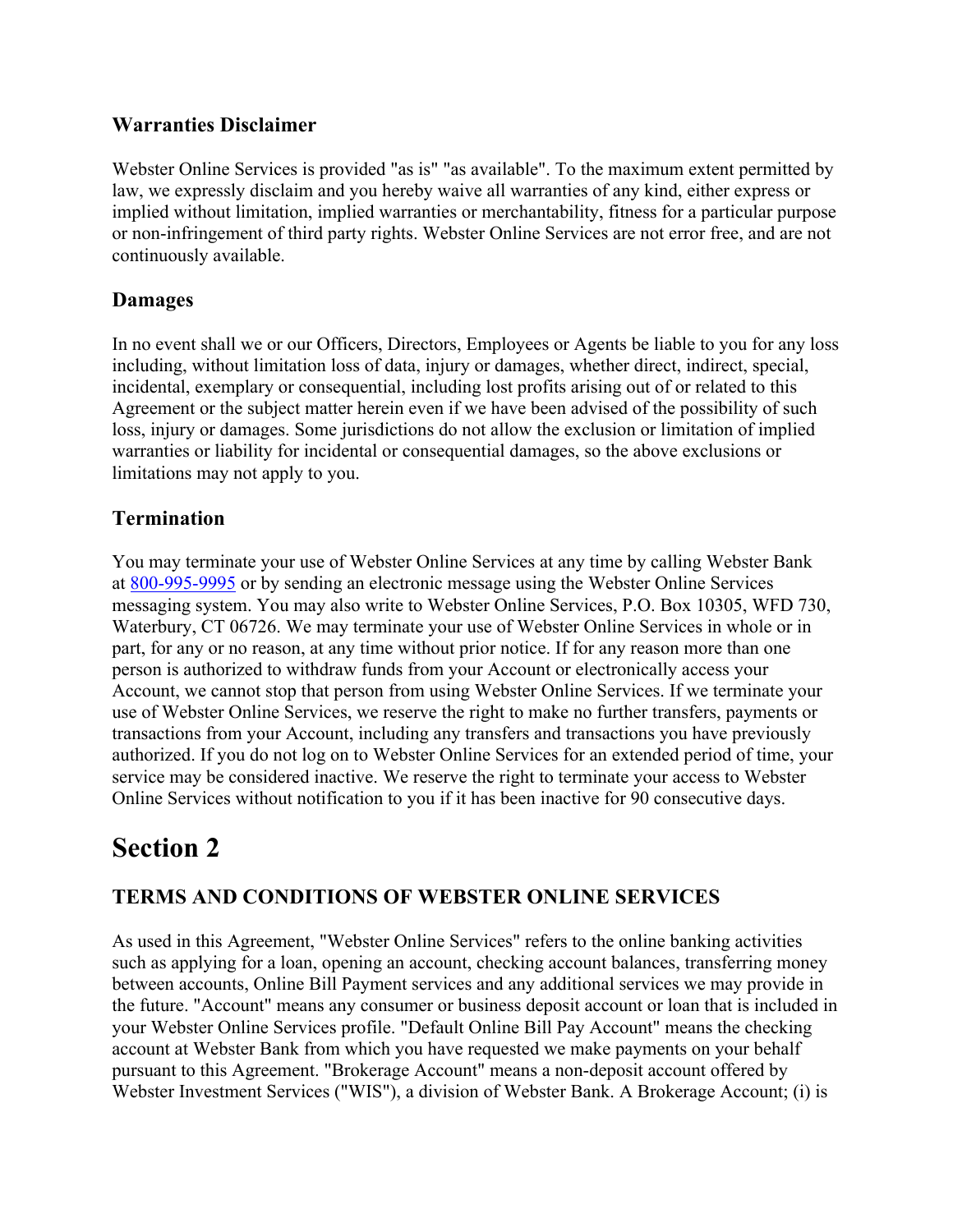not insured by the FDIC or any other agency of the United States, Webster Bank or a subsidiary or affiliate of Webster Bank; (ii) is not a deposit of other obligation of, or guaranteed by Webster Bank or a subsidiary or affiliate of the Webster Bank and (iii) involves risk, including the possible loss of the principal amount invested.

## **Webster Online Services**

You may use a computer to electronically direct us to make payments from your Checking Account to third parties ("Payees") whom you have selected in advance to receive payment through Webster's Online Bill Payment Service. The Online Bill Payment Service is described more below. You may also use your computer to check the balance in your Accounts that are included in your Webster Online Services profile, to schedule transfers between eligible Accounts and to add eligible Accounts to your Webster Online Services profile. The WIS Brokerage Account information linked to your Webster Online Services profile is subject to a "Market Data" disclosure.

MARKET DATA: Each participating national securities exchange or association asserts a proprietary interest in all of the market data it furnishes to the parties that disseminate the data. Account holder(s) understand that neither any participating national securities exchange or association nor any supplier of market data guarantees the timeliness, sequence, accuracy, or completeness of market data or any other market information, or messages disseminated by any party. Neither Webster Investment Services ("WIS") nor any dissemination party shall be liable in any way, and account holder(s) agree to indemnify and hold harmless WIS and such disseminating party, for (a) any inaccuracy, error, or delay in or omission of (i) any such data, information, or message (ii) the transmission or delivery of any such data, information, or message; or (b) any loss or damage arising from or occasioned by (i) any such inaccuracy, error, delay, or omission, (ii) non-performance, or (iii) interruption of any such data, information, or message, due either to any negligent act or omission by WIS or any dissemination party or to any "force-majeure" (i.e. floods, extraordinary weather conditions, earthquake, or other acts of God, fire, war, insurrection, riot, labor dispute, accident, action of government, communications, power failure, or equipment or software malfunction) or any other cause beyond the reasonable control of WIS or any dissemination party. Account holder(s) understand that the terms of this Agreement may be enforced directly against the account holder(s) by the national securities exchanges and associations providing market data. Account holder(s) shall use real time quotes only for individual use and shall not furnish such data to any other person or entity.

Other disclosures and agreements required by law applicable to brokerage accounts are provided on the brokerage Web site.

## **Balance Inquiries and Transfers**

You may use Webster Online Services to check the balance of your accounts and to transfer money among your eligible accounts. The balance shown online may differ from your records because it may not include deposits in progress, outstanding checks, or other withdrawals, payments, purchases or charges.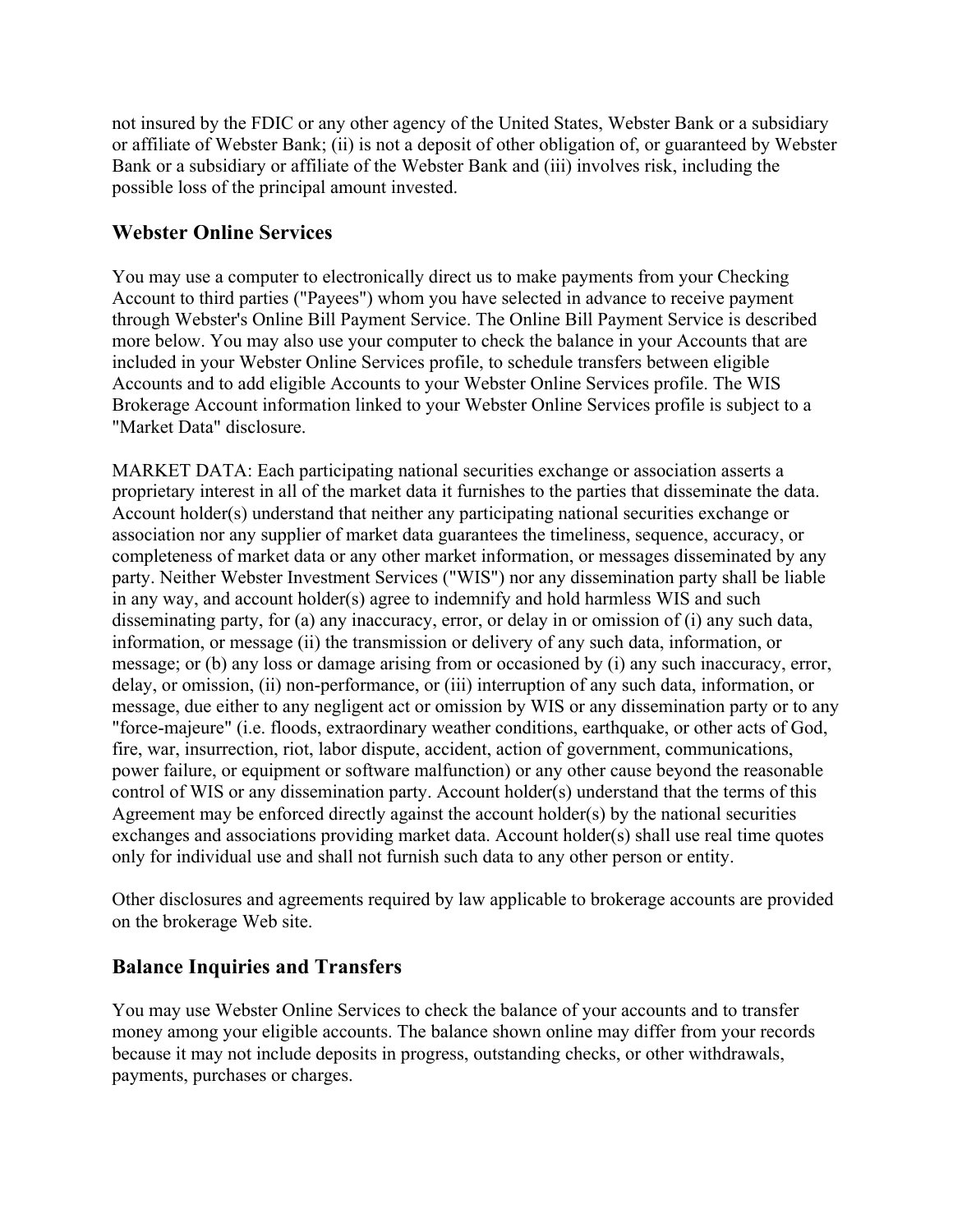#### Transfers Between Webster Bank Accounts

A money transfer request may not result in immediate funds availability because of the time required to process the transaction. If you schedule a money transfer between Accounts on a day that is not a Business Day, the transfer will not be processed until the end of the next Business Day. If you schedule a money transfer Monday through Friday between 7:00 p.m. and 7:00 a.m. (other than a holiday), the transfer will not be processed until the end of the next Business Day. If there are insufficient funds in an Account from which you are requesting a money transfer, including any available overdraft line of credit if applicable, the transfer will not be processed and you will receive notification that the transfer was rejected. Individual or daily transfers between eligible Accounts may be made in any amount not exceeding the available balance (subject to verification) in your Account from which the transfers are made. We reserve the right to limit the frequency and dollar amount of transactions from your Accounts for security or regulatory reasons.

If the funds transfer is from an account that is an open end credit type loan account, your account agreement may state that advances under the agreement are to be made by check or similar item. By using Webster Online Services to transfer money from such an account, you agree that the transfer is the equivalent of writing such an item and your intent to sign the item. Otherwise, the terms of the account agreement govern, including error resolution.

According to Federal regulations, you may not make more than six (6) pre- authorized or automatic transfers from your Savings Account or Money Market Deposit Account during any monthly statement period. No more than three (3) of these transfers may be made payable to third parties, such as point of sale transactions or checks. If you make more transfers in any month or statement cycle than you are allowed to make, a fee will be charged and your privilege to make transfers may be suspended or terminated, or the account may be closed or changed to an account that allows unlimited transfers at our option. The amount of the fee is listed in the applicable Fee Schedule (which is defined as either the Fee Schedule For Consumer Accounts or Fee Schedule for Business Accounts depending upon the type of account in question). You are not limited in the number of transfers from your Checking Accounts.

#### **Online Payments**

#### Bill Payments

You may make payments through Webster Online Services to any business, Payee, or professional that generates a bill or invoice for products or services provided to you or on your behalf and that has an address we can verify ("Business Payee. ") You also may make payments through Webster Online Services to individuals, family, or friends.

Payments may only be made to Payees with a U.S. payment address. You may not make a payment of alimony, child support, or court-directed payments through Webster Online Services. You may not purchase securities through Webster Online Bill Pay Service.

If you are a consumer, you represent and warrant to us that you will use your Account and Webster's Online Bill Pay Service solely for personal, family or household purposes and not for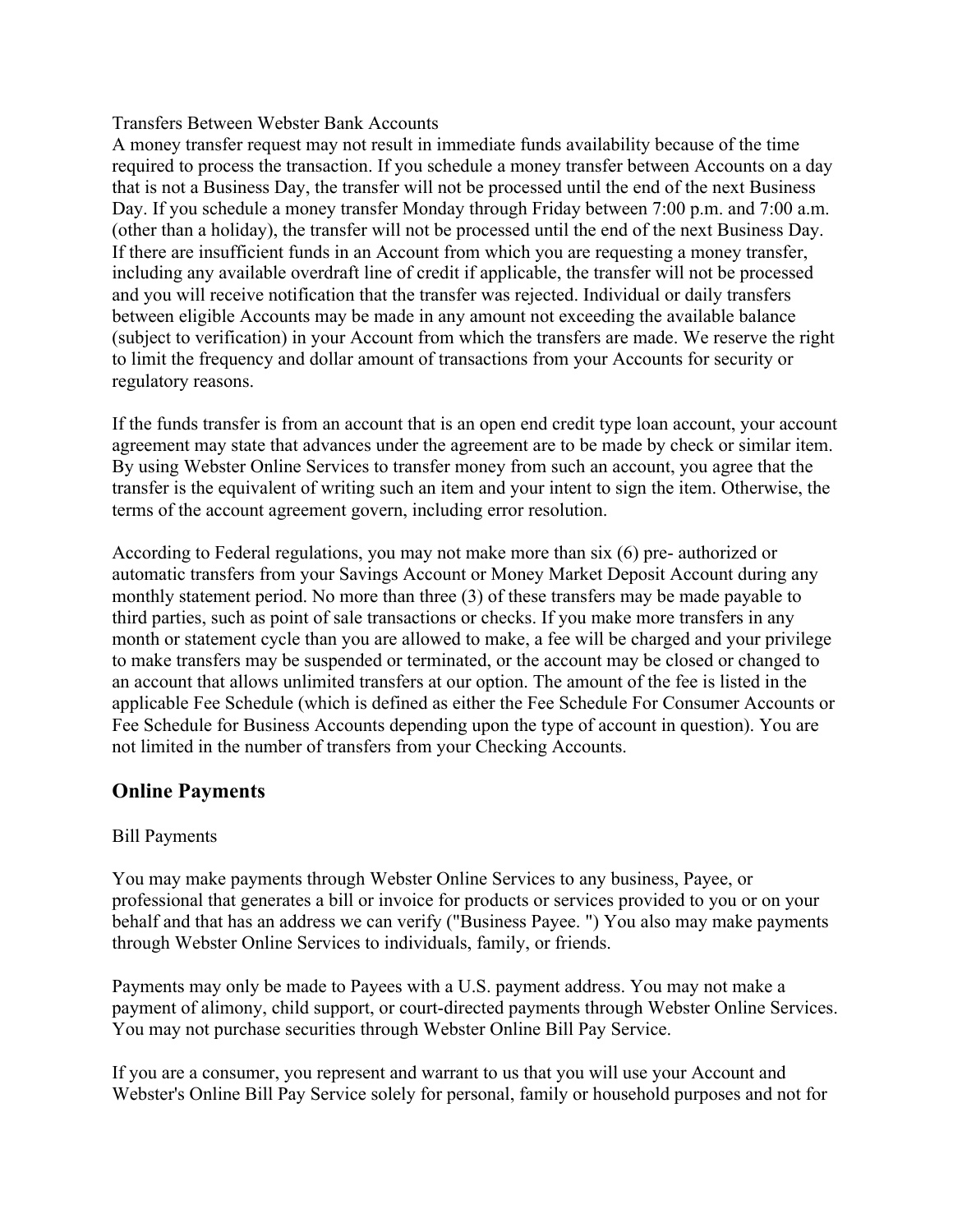any business or commercial purpose. If you are a business, you represent and warrant to us that you will use your Account and Webster's Online Bill Pay Service solely for business or commercial purposes and not for any personal, family or household purpose. We reserve the right to limit the dollar amount of Online Bill Pay transactions.

#### Tax Payments (Business Customers)

You may make payments through Webster Online Services to various tax agencies by use of the ACH Credit Method. This Service authorizes Webster Bank to initiate credit entries by means of the Automated Clearing House (ACH) Network pursuant to the terms of this Service and the rules of the National Automated Clearing House Association. You may be required to enroll with the applicable tax agency prior to making your first tax payment. You should contact the tax agency prior to making your first tax payment. You must set up the tax payee and specify payment details. We will process your tax payment as you have instructed us to do when you set up the payment. Webster reserves the right to impose fees for this service. You agree that you, and not Webster, are fully and solely responsible for any and all late fees, penalties, fines, interest or assessments, relating to or arising from use of the online tax payment service, regardless of the reason. Late fees, penalties, fines, interest and assessments may accrue for reasons that include but are not limited to: failing to enroll with the tax agency, failing to initiate payment with sufficient time for the payment to be transmitted to the taxing authority plus time for the agency to post the payment to your account. If you, however, prove to the agency that you provided the payment delivery instructions to Webster within the appropriate deadlines, the applicable agency may, but is not required to, abate any penalty for late payment.

Making a tax payment through this service does not affect any obligation to file a tax return according to the requirements of the federal or local government.

#### Your Personal Payee List

You must provide sufficient information about each Payee ("Payee Details") as we may request from time to time, to properly direct a payment to that Payee and permit the Payee to identify the correct account ("Payment Account") to credit with your payment. This information may include, among other things, the name and address of the Payee and your Payment Account Number. You will enter your Payee Information directly through your computer. Additions, deletions and changes to Payee Information are entered directly through your computer, and are communicated to us immediately while you are online with Webster Bank. From time to time, we may limit or change the number of Payees you may designate to receive payments through Webster Online Services.

#### Setting Up Payments

You can enter payment information through Webster Online Services 24 hours a day, 7 days a week. However, payments will be set up for delivery only on Business Days. Our Business Days are every day, except Saturdays, Sundays and holidays.

You will set up a payment to be delivered on a specific date, referred to as "Delivery Date". You may set up a payment to be delivered on any future Business Day. EXCEPT FOR TAX PAYMENTS, you may also set up payments to be automatically delivered for a fixed amount on a weekly, every two weeks, monthly, bi-monthly, quarterly, semi-annual or annual basis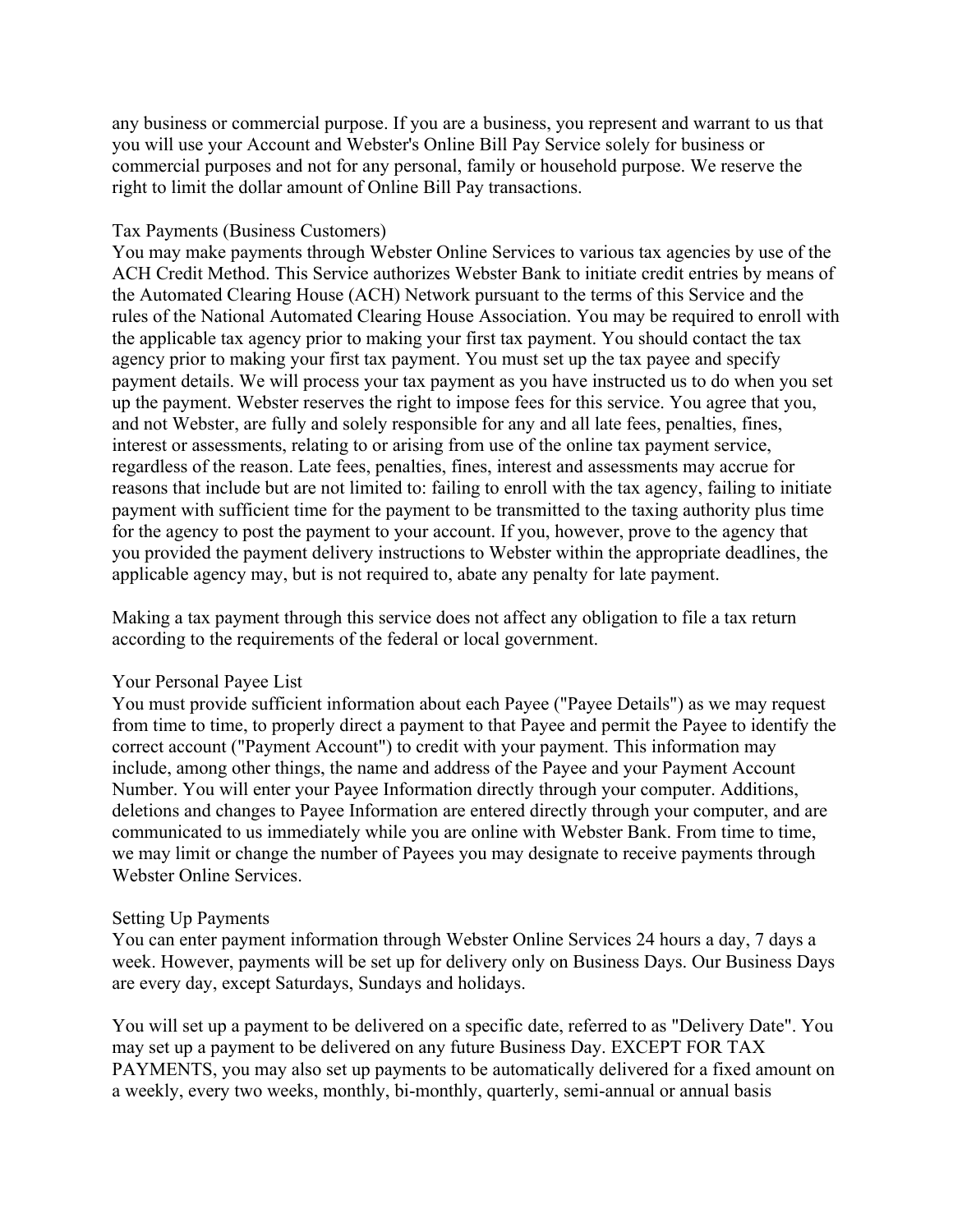("Recurring Payment"). If a delivery date is a day that does not exist for the specified recurring period, then the Delivery Date will be adjusted to the Business Day immediately following the specified period. For example, if you schedule a payment to be delivered on the 30th of each month, your payment for the month of February will be delivered on the following Business Day closest to the 30th.

For payments sent electronically, most payments set up before 5:00 PM will be delivered in one Business Day. For ACH payments, most payments set up before 5:00 PM will be delivered in two (2) Business Days. Based on our estimate of average United States Postal Service mailing times, for payments sent by check, most payments set up before 5:00 PM will be delivered in three (3) Business Days. It is your responsibility to set up a Delivery Date for your bill payments that allows sufficient time for your Payee to receive and process your payment before the actual payment due date, excluding any applicable grace periods. If you do not, you will be fully responsible for all late fees, finance charges or any other action taken by the Payee.

#### Payment Processing

For payments that are sent electronically to your Payee, your Account will be debited one Business Day prior to the Delivery Date of the payment. For payments that are sent through the ACH Network to your Payee, your Account will be debited two Business Days prior to the Delivery Date of the payment. For payments that are sent by check to your Payee, the check will be drawn on the checking account you designated to fund the payment. Your account will be debited when the check is presented to us for payment. If more than one payment has the same "Delivery Date", we will in our sole discretion, determine the order in which these payments will be processed in accordance with the payment posting order guidelines posted at Deposit Account Disclosure for Consumer Accounts for a Consumer Account and at Deposit Account Disclosures For Business Accounts for a Business Account. Each payment you make will receive a confirmation number. The confirmation number will be used to resolve any questions you may have regarding your payments.

If there are insufficient funds in your Account at the time we attempt to debit your Account in order to process an electronic payment, ACH or in order to honor a check payment, we can do one of two things. First, we can overdraw your Account to make the payment. If your Account becomes overdrawn, you will be notified of the overdraft and the associated overdraft fee. (For specific fee information, refer to the applicable Fee Schedule.) You agree to reimburse us for the amount of the overdraft and fee charged, if applicable, without delay. Secondly, we can refuse to process the payment. It is solely our option whether to pay or refuse the payment.

#### Delivery of Your Payments

For electronic payments and ACH payments, we will deliver your payments by electronic funds transfer for the account we maintain, or by other means, after we withdraw the funds from your account.

For check payments, we will deliver your payment by mailing to your Payee, a check drawn on the account you designated for payment.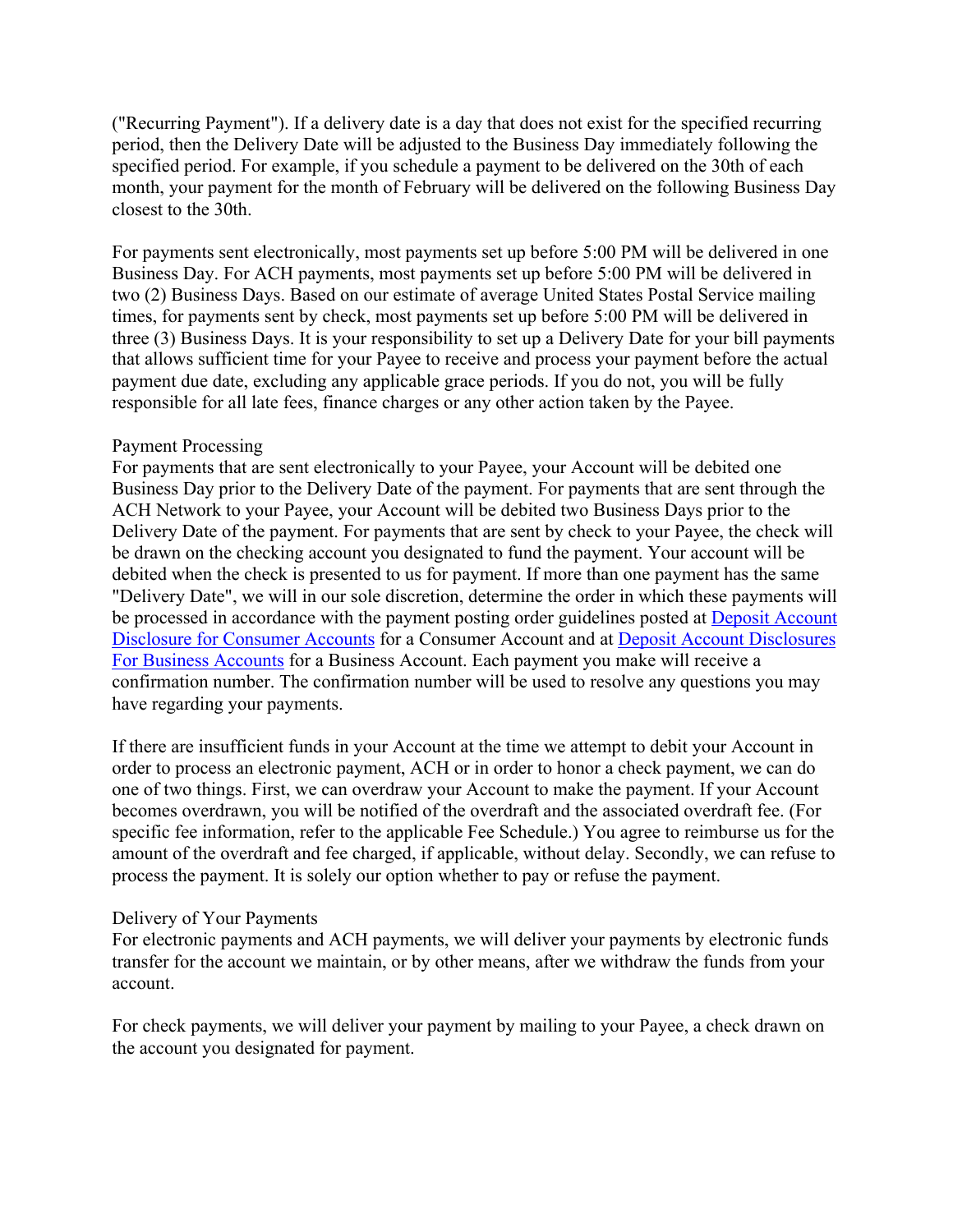For check payments, if the United States Postal Service determines a mailing address to be invalid or undeliverable or otherwise and returns the payment to us, we will notify you through the WebsterOnline messaging system and forward the check to your attention at the mailing address on file in your online banking profile. We will make no attempts to reprocess this payment. You will be responsible for resolving the delivery and processing of your payment.

#### Payment Alerts

We may create a method by which you can set up a payment alert for each of your payments. You will receive both an external email to the email address you have previously provided us and an internal (WebsterOnline message) email regarding your payment. You may schedule an alert to be sent prior to the Delivery Date set up for the payment. You may also have an alert sent when your payment is delivered. As noted above in the Setting Up Payments section, the Delivery Date is based on average mailing times when payment is by check.

#### No Signature Required

When any payment or other online transaction generates an item to be charged to your Account, you agree that we may debit your designated Account or the Account on which the item is drawn without requiring your signature on the item and without prior notice to you. We may print a notation on the item that states the issuance of the item was authorized by you.

#### Deleting or Modifying Payments

You may delete or edit any payment that has been set up but has not yet been processed through Webster Online Services.

## **Mobile Banking**

The use of mobile technology to access Webster Online Services could present a heightened security risk due to the fact that mobile devices have less sophisticated access protections and wireless transmissions are vulnerable to interception. Webster Bank has implemented mobile banking as an accommodation to its customers, recognizing that any web page is accessible by certain mobile devices. Webster Bank cannot undertake to mitigate the additional risks presented by the use of mobile devices to access Webster Online Services. If you access Webster Online Services via a mobile device, you do so at your own risk and to the maximum extent permitted by law, Webster Bank shall have no liability to you or to any third party arising from or related to your use of mobile banking.

All of the terms of the Webster Online Services Agreement are applicable to your use of mobile banking. Webster Bank does not charge a fee for mobile banking, however, mobile service provider **message and data rates may apply**. Contact your mobile service provider for details on specific fees and charges. Message frequency depends on account settings.

By using Webster Bank mobile banking, you are agreeing to the terms and conditions presented here and certifying that you are the account holder on the account you have accessed using mobile banking.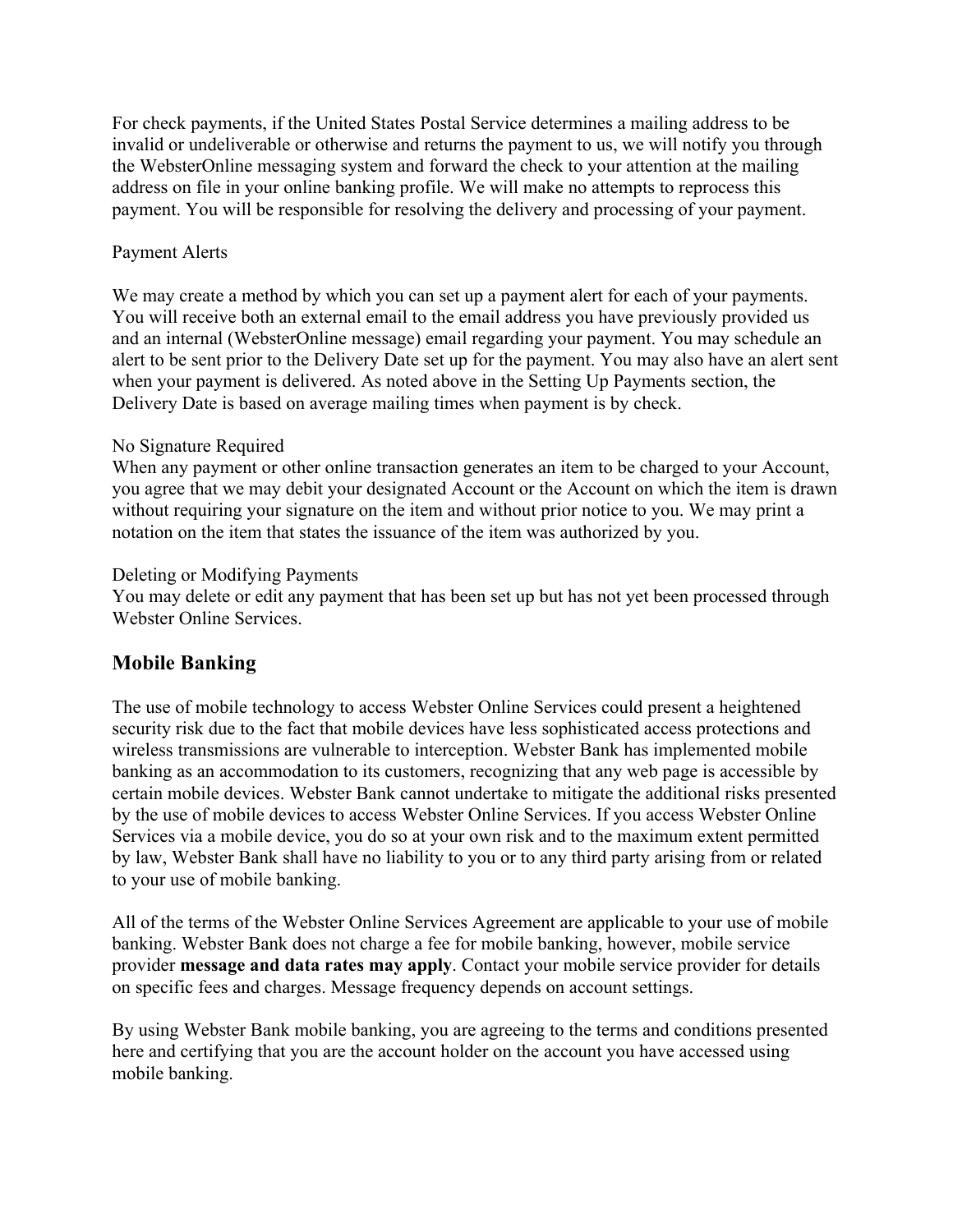#### **Account Alerts**

Webster Online Services offers both automatic alerts and optional alerts regarding your account and account transactions. Automatic alerts are sent when certain changes to your account occur, including, but not limited to, password and user name updates or changes to your physical or primary email address. These automatic alerts are sent to your primary email address and are not optional. In addition to automatic alerts, you have the option to choose to receive additional alerts or communications regarding other account activity, delivered by email or text message to a mobile device. By signing up to receive any optional alerts, you consent to delivery of such messages in the format selected (such as email or text message) to the email address or mobile device number you identify. To change or cancel your optional alerts, log in to Webster Online Services and choose the Alerts and Preferences option under the Online Profile menu.

Both automatic alerts and optional alerts are subject to the following:

You are responsible for notifying us of any changes to your email address or mobile device number to which alerts are sent. Anyone with access to your email or mobile device may be able to access the contents of the automatic and optional alerts. It is your responsibility to secure the devices, protect your user name and password, and provide timely information about changes to your email address or mobile device number and we bear no liability or responsibility for any disclosures that occur because you do not take appropriate steps to prevent access to your mobile devices, user name and password or account information by unauthorized persons.

We do not charge you for delivery of automatic or optional alerts, however, your wireless service provider or Internet Service Provider's **message and data rates may apply** and they may levy fees or charges for receipt of messages by your mobile device or computer. You are solely responsible for such charges.

At any time, you can text HELP to 85644 for help, or text STOP to cancel the alerts to your mobile device. You may also contact us for help by calling 800-995-9995 or by emailing us using the email form on our web site at: www.websteronline.com

Webster Bank mobile banking and alerts are available with the following participating wireless carriers: AT&T, Cincinnati Bell, Cricket, MetroPCS, Nextel/Boost, Sprint, TMobile® U.S. Cellular®, Verizon Wireless, and Virgin Mobile USA.

The automatic and optional alerts provided to you are for convenience purposes only. Automatic and optional alerts may not always be sent in real time. Quiet hours for alerts can be managed by using the phone's 'Do Not Disturb' settings. Alerts may not reflect pending transactions and we do not guarantee the delivery or accuracy of the contents of any alert. Optional alerts are available through your mobile device when it is within the operating range of your wireless service provider or a computer having an active connection to the internet. The automatic and optional alerts are subject to transmission limitation or interruption. You agree that we shall not be liable for any delays, failure to deliver, or misdirected delivery of any alert; for any errors in the content in an alert; or for actions taken or not taken by you or any third party in reliance on an alert.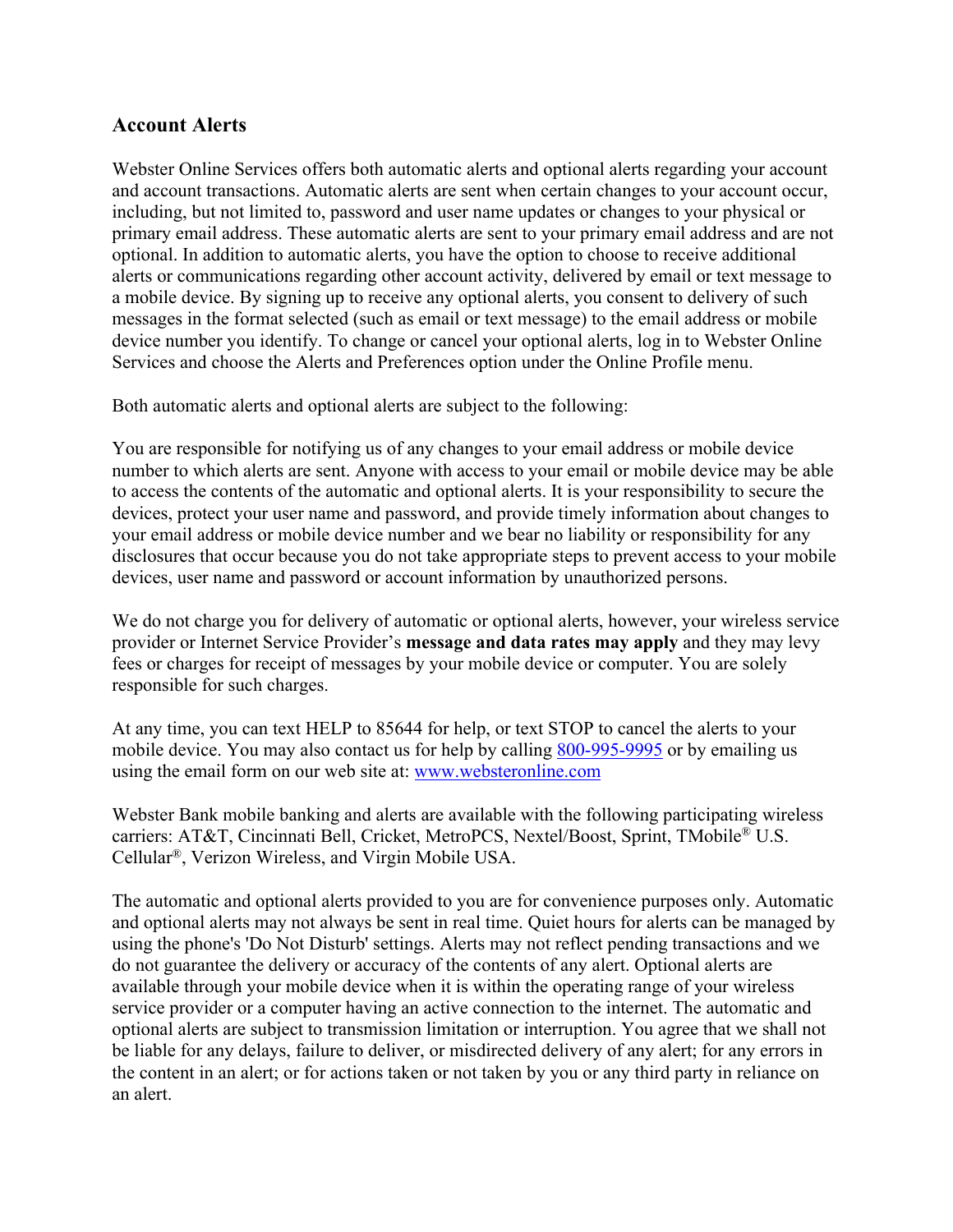## **Account Services (Authorized Access for Business Customers)**

By setting up an online profile for your business, your personal accounts may be displayed along with business account information. This may happen if: (1) you share username and password with co-workers; (2) your social security number was used to open a business credit card account for your business; (3) there is some other association of personal identification information with business information; or (4) If you grant view-only access to your personal account as part of your role as an Administrator for your business. In the event of any problem with this online service, please contact us at 800-995-9995.

If you associate both your business and personal accounts with your online business profile, you understand that you will only be allowed to pay personal bills from your personal account and business bills from your business accounts. This may require you to enter payees more than once.

## **WEBSTER MOBILE DEPOSIT TERMS AND CONDITIONS**

The terms of the Webster Online Services Agreement (the "Agreement") to which these Webster Mobile Deposit Terms and Conditions are a part as if the same were fully set forth herein, shall apply to the Webster Mobile Deposit service. All of the terms set forth herein are in addition to, not instead of the terms of the Agreement, unless the context requires otherwise, in which case these terms shall control with respect to the Webster Mobile Deposit service only. Unless the context otherwise requires, other terms used in these Mobile Deposit Terms and Conditions have the definitions given to them in the Agreement.

You may deposit certain checks using Webster Mobile Deposit to eligible checking or savings accounts (each an "Account") from home or other remote locations using a mobile device capable of capturing electronic images of the front and back of certain eligible checks and transmitting them to us. You must be enrolled in both online and mobile banking services. You must be an authorized signer or an owner either individually or jointly on the Account that is eligible for this service. Your Account must be in good standing in order to use this service. Accounts (and the deposits) will be governed at all times by the applicable Account Disclosure document.

#### **Eligibility**

### **WEBSTER MOBILE DEPOSIT IS PROHIBITED FROM BEING OFFERED TO MONEY SERVICE BUSINESSES, OWNERS OR LESSORS OF PRIVATELY OWNED AUTOMATED TELLER MACHINES ("ATMS"), NON-BANK FINANCIAL INSTITUTIONS OR CORRESPONDENT BANKING CUSTOMERS.**

Checks must be drawn on United States financial institutions; IRS checks, savings bonds, Canadian checks, foreign checks, and Insurance checks are ineligible for the Webster Mobile Deposit service. Third-party checks that are payable to any party other than you are not eligible for the Webster Mobile Deposit service. We reserve the right to prohibit you from utilizing the Webster Mobile Deposit service for checks drawn on your Accounts or drawn on the accounts of any of your household members.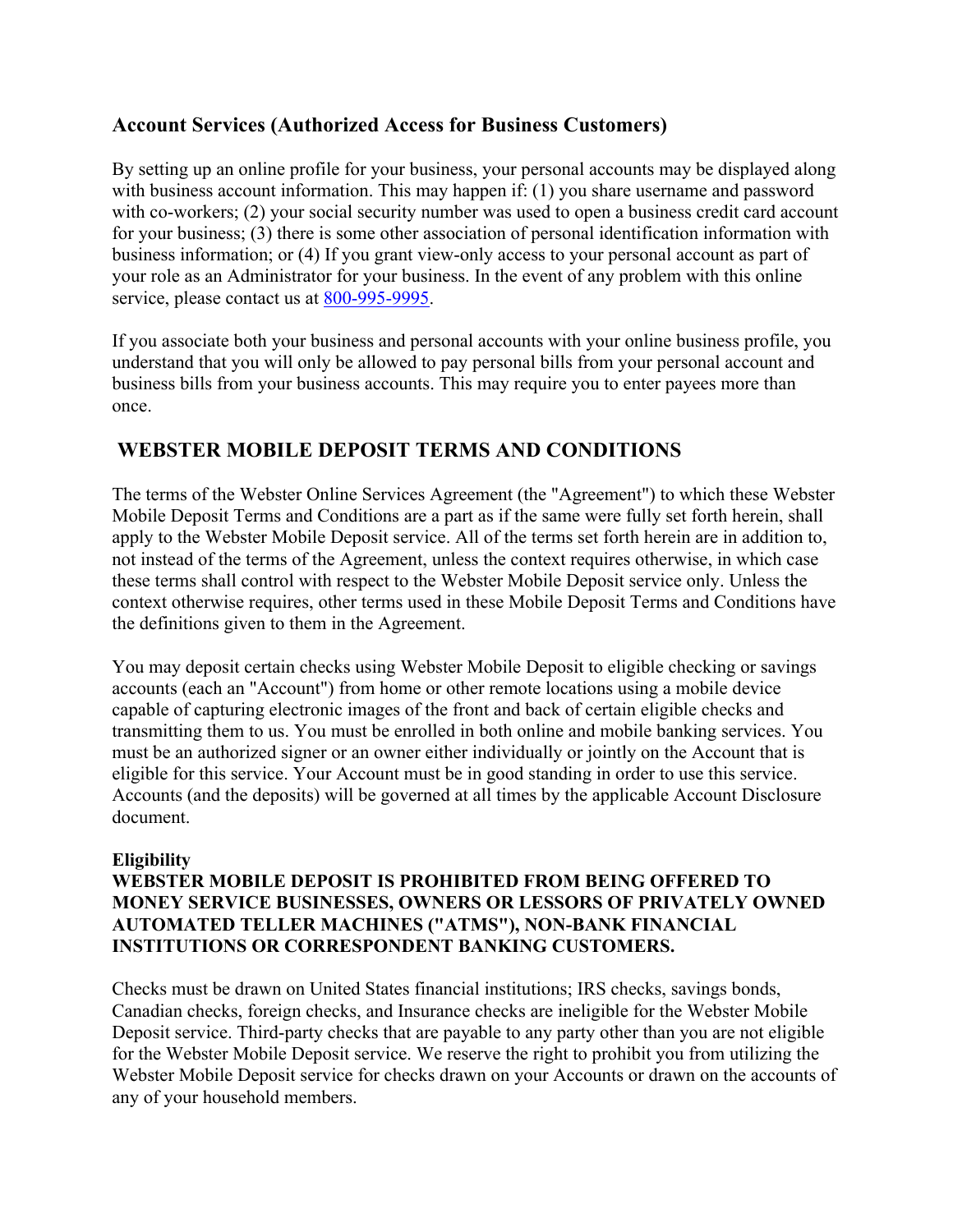#### **Requirements**

- Check Images. All check images shall be legible and accurately depict legal and courtesy amount field, payee, date, check number, drawee information, and memo line designation. In addition you must verify that the Magnetic Ink Character Recognition ("MICR") line is true and accurate in its reproduction on the check image. We have the right to adjust the amount of any deposit based on our review of the image. We shall not be liable for any damage resulting from a check or item's poor image quality, including those related to rejection of or delayed or improper crediting of such a check or item or from any inaccurate information you supply regarding the check or item.
- Endorsement. You must endorse each check before transmission, exactly as the check or item is made payable.
- Franking. In addition to signing the check where required you shall mark the back of each check with the notation "For Deposit Only". If the check was previously refused or rejected and is to be presented for deposit or payment subsequently, then the face of the check must be marked with the date the electronic image was refused or rejected.
- Destruction of Checks. All checks shall be retained in a secure fashion after you have deposited the image. Our standards require that the check be retained for a minimum of fourteen (14) calendar days after funds have been made available to you in the Account. You may retain checks for a longer period of time, however, our standards require that such retention does not exceed forty-five (45) calendar days.
- Safeguarding of Checks. You shall safeguard all checks prior to their destruction from unauthorized access and use, including without limitation, theft, alteration, access, reimaging, and re-presentment.
- No Further Use of Check. You will not permit the check to be presented, returned or otherwise used to obtain a payment that would duplicate the payment sought by the deposit made via the Webster Mobile Deposit service.
- Internet Connectivity. You are responsible for your own hardware and software including the equipment used to provide connectivity to the internet. You are responsible for troubleshooting internet connectivity issues with your Internet Service Provider ("ISP") or Mobile Service Provider and all connectivity and data charges, fees, problems, interruptions and related issues shall be your responsibility and not ours.
- Controls. You agree to have controls in place to ensure your compliance with your obligations to us as set forth in this TOS, the Agreement and elsewhere. Without limiting the generality of the foregoing, the security of access to checks, all relevant banking information and all archives (physical and digital) shall be maintained.

#### **Customer's Representations and Warranties**

You represent and warrant that (i) all deposits made via the Webster Mobile Deposit service shall conform in all respects to the requirements herein, the Agreement, any reasonable Webster instructions, rules or policies as may be communicated to you from time to time, and any other applicable requirement under the law; (ii) all signatures on each check are authentic and authorized; (iii) the check has not been altered; (iv) all check images are true, authentic representations of the checks they represent and meet the quality standards set forth herein; (v) you have not and shall not submit any duplicate deposit, check, check image or deposit made via the Webster Mobile Deposit service, or otherwise authorize, allow or suffer any third party to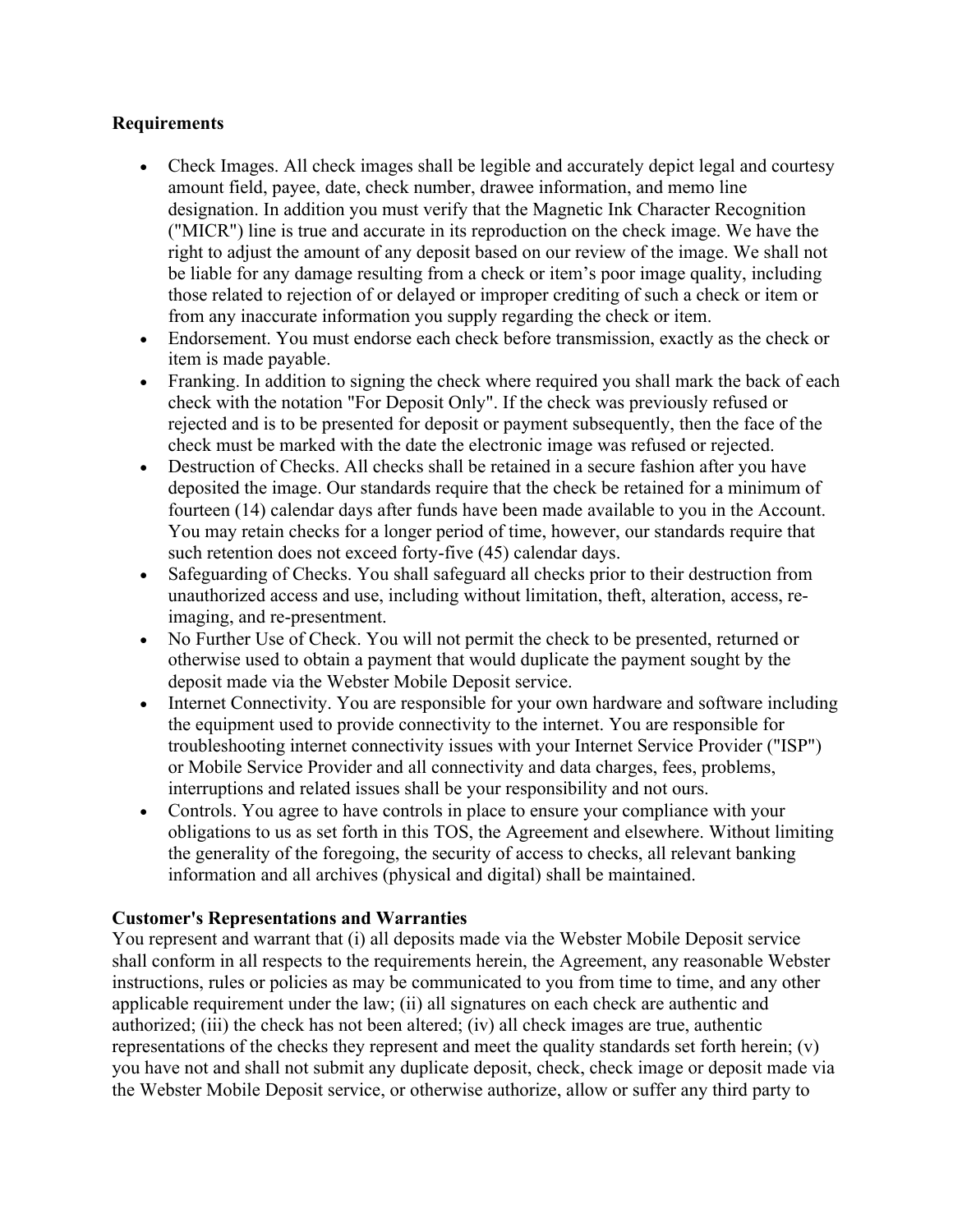submit any duplicate deposit, check, check image or deposit made via the Webster Mobile Deposit service; (vi) we shall in no event suffer any loss, damage or harm in connection with the deposit of any check made via the Webster Mobile Deposit service; (vii) all information provided to us is true and accurate; (viii) all checks are authorized and valid, and not subject to defenses by the applicable maker or drawee; and (ix) you have complied with all laws, rules and regulations in connection with the Webster Mobile Deposit service, including without limitation, the Check Clearing for the 21st Century Act ("Check 21").

#### **Transmission of Deposits**

• Notice of Acceptance. No deposit made via the Webster Mobile service shall be valid against us until receipt of such deposit by us, as evidenced by written acknowledgement of receipt by us. We reserve the right to reject any check or item transmitted through this service, at our discretion, without liability to you. We are not responsible for any deposit made via the Webster Mobile Deposit service that we do not receive, regardless of the reason. An image of a check or item shall be deemed received when you receive confirmation from us that we have received the image. Receipt of such confirmation does not mean that the transmission was error free, able to be processed or complete or that funds will be credited for that check or item. In the event you do not receive confirmation of receipt by us within twenty-four (24) hours of transmitting the deposit via the Webster Mobile Deposit service, you shall contact us at 800-995-9995. Notwithstanding the foregoing, we are not responsible for any deposit made via the Webster Mobile Deposit service that does not comply with the terms of this TOS, the Agreement, applicable law or any other requirement of us (including without limitation, check eligibility, image quality, late or missing deposits, or deposit and file limits specified by us).

Email Notifications. You will receive a "deposit received" confirmation email once you have submitted a deposit. If your deposit was made before the Business Day cutoff of 5:00pm EST you will receive a second email within 4 hours after you have received the initial deposit received confirmation email informing you whether or not the deposit has been approved or declined. If your deposit is made after 5:00pm EST you may not receive the approval or decline email until the next Business Day. A Business Day is every day, except Saturdays, Sundays and holidays.

Limits. We may establish limits that apply to the amount of any individual check, the dollar amount and number of checks that may be deposited in a day, and the dollar amount of checks that may be deposited in a multi-day period. If you associate one or more Consumer account(s) with one or more Business account(s) in your online profile, the "Business account" limits described below will apply, not only to your Business account(s), but also to the Consumer account(s) in your profile. Consumer accounts that have been open and in good standing for less than 6 (six) months on Webster's system: you may deposit up to twenty five (25) checks in one (1) Business Day not to exceed a total of \$7,500 for Premier and Webster One accounts, \$3,000 for all other accounts. Over a ten (10) Business Day period you may deposit fifty (50) checks not to exceed a total of \$15,000 for Premier and Webster One Accounts, \$5,000 for all other accounts. Consumer accounts that have been open and in good standing for at least 6 (six) months on Webster's system: you may deposit up to twenty five (25) checks in one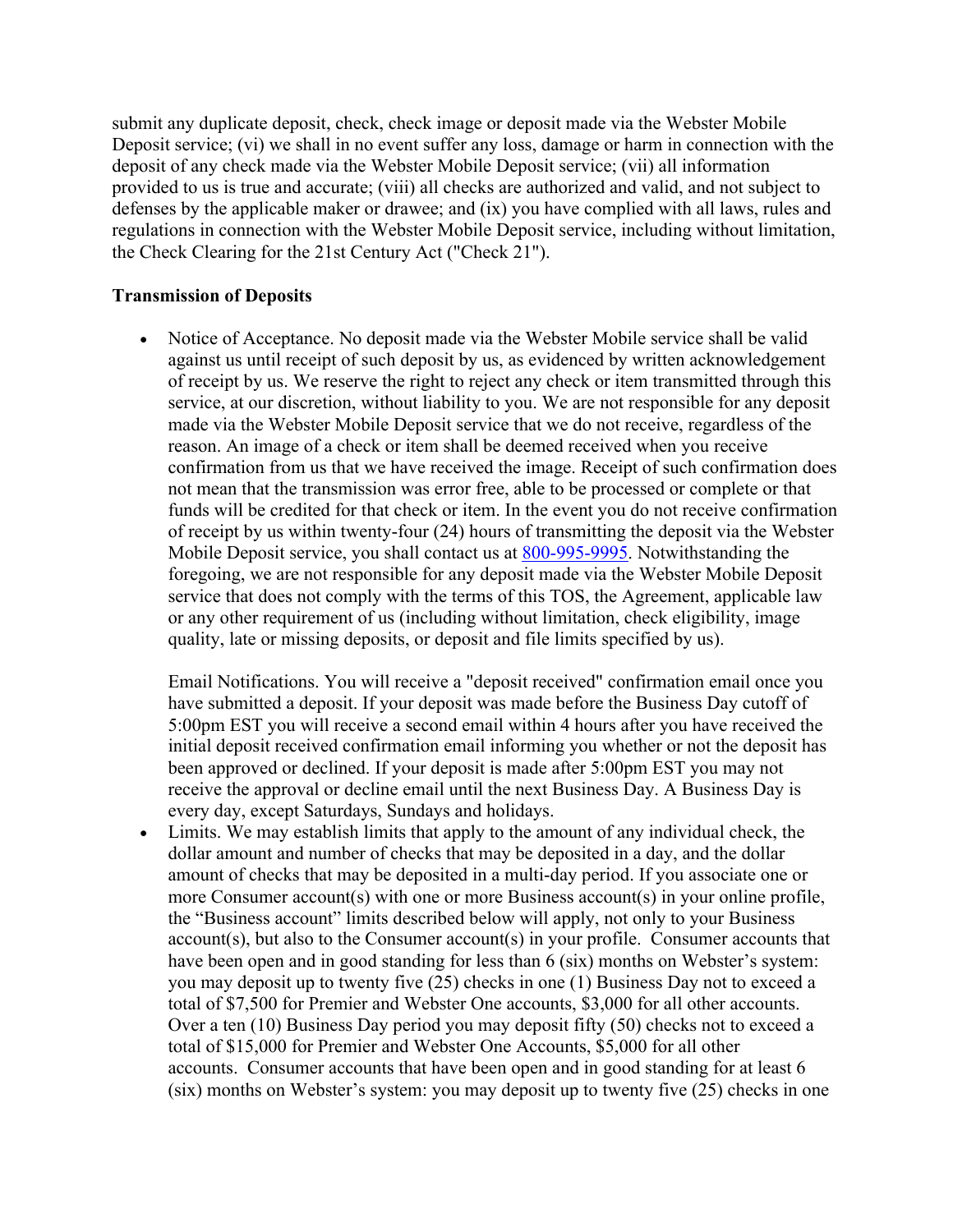(1) Business Day not to exceed a total of \$15,000 for Premier and Webster One accounts, \$10,000 for all other accounts. Over a ten (10) Business Day period you may deposit fifty (50) checks not to exceed a total of \$25,000 for Premier and Webster One Accounts, \$15,000 for all other accounts. The Webster Mobile deposit service is not available with Opportunity Checking. Business accounts that have been open and in good standing for less than 6 (six) months on Webster's system: you may deposit up to twenty five (25) checks in one (1) Business Day not to exceed a total of \$10,000. Over a ten (10) Business Day period you may deposit fifty (50) checks not to exceed a total of \$20,000. Business accounts that have been open and in good standing for at least 6 (six) months on Webster's system: you may deposit up to twenty five (25) checks in one (1) Business Day not to exceed a total of \$15,000. Over a ten (10) Business Day period you may deposit fifty (50) checks not to exceed a total of \$25,000. We reserve the right to modify such limits from time to time or to impose different limits on certain customers. To view any modifications to such limits please visit www.websterbank.com/mobile. If you attempt to make a deposit in excess of such limits we may reject your deposit. If we permit you to make a deposit in excess of such limits, that deposit will be subject to the terms of this Agreement, may be subject to additional availability restrictions, and we will not be obligated to allow such deposits at any other time.

• Deadlines. You understand that all deposits made via the Webster Mobile Deposit service must be received by us by 5:00 pm EST, in order for such deposit to be credited on the Business Day it was transmitted. All deposits made via the Webster Mobile Deposit service received after such deadline (or received on a day other than a Business Day) shall be credited on the Business Day following such receipt. Please refer to your Deposit Account Disclosure for when funds will be made available.

#### **Notice Of Returned Deposits**

- Returned Deposits. You specifically agree that we shall have no obligation whatsoever (including without limitation, to process, repair, return or represent) in connection with any failure of a check, check image, file or deposit to meet any specifications or requirements provided by us to you.
- Representment. If we have credited your account for a check that is subsequently returned to us unpaid, we reserve the right to deduct the amount of the returned check from your account, as well as any applicable fees. We may, solely at our option and without undertaking an obligation to do so, re-deposit the returned check and deduct the applicable fee from your account and you shall hold us harmless for any and all fees and or losses associated therewith. If we choose to re-deposit the returned check, you expressly agree that you have consented to this action and further agree that we have not waived or forfeited our right to deduct the amount of the returned check from your account by exercising the option to re-deposit.
- Time and Manner of Returns. You agree that you shall accept a returned deposit made via the Webster Mobile Deposit service at any time in the event such return was caused by or resulted from your failure to comply with this TOS or the Agreement. In the event of a return, you agree that such return may be made in any legally acceptable form (including without limitation, image, image replacement document, or MICR memo). You may only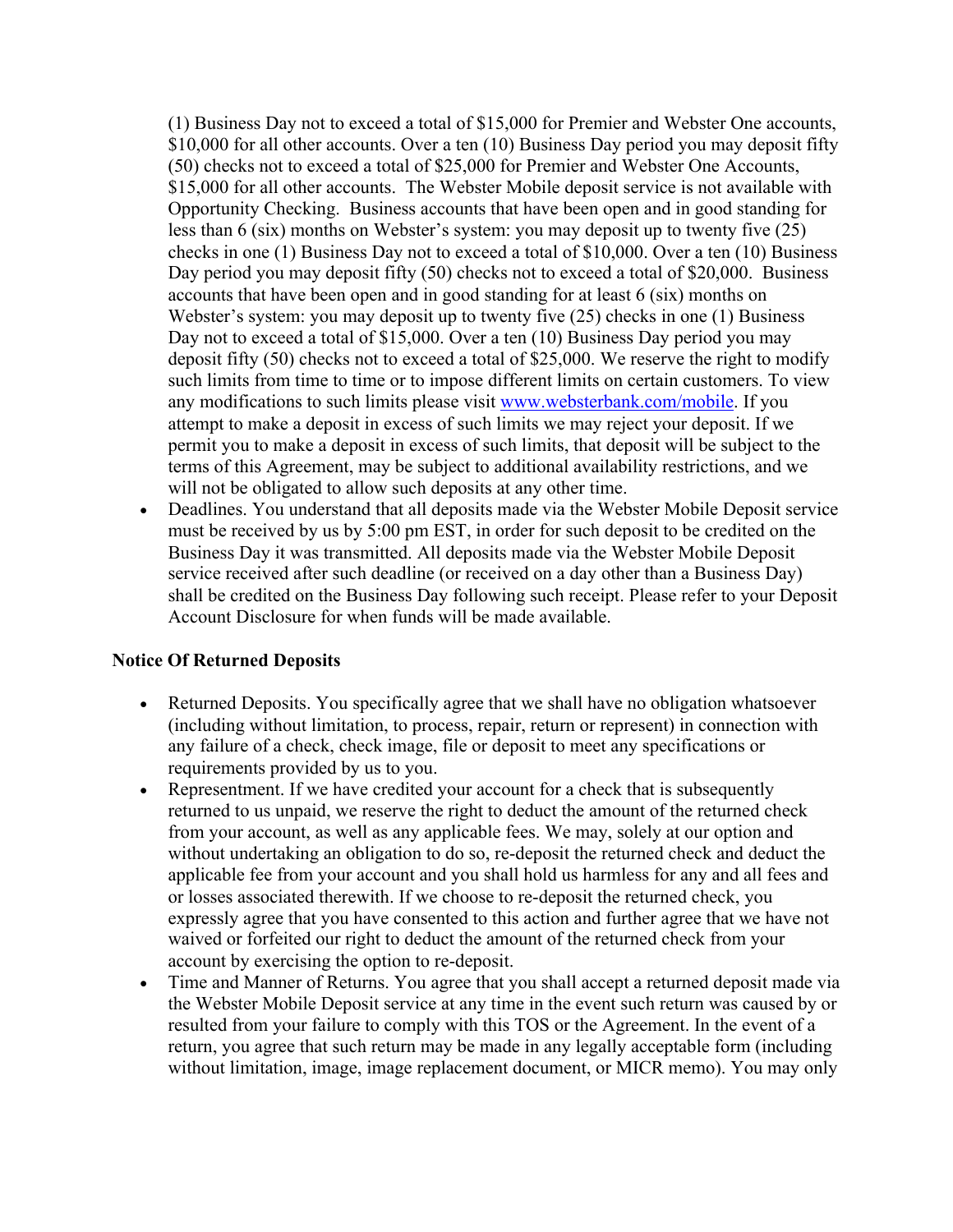present the check for deposit, in connection with a returned deposit, only by delivery of the tangible check and only upon our prior written approval.

• The Webster Mobile Deposit service is a Convenience. You acknowledge and agree that the Webster Mobile Deposit service is a convenience. We reserve the right to discontinue the Webster Mobile Deposit service for any or no reason. We may terminate the Webster Mobile Deposit service or the Agreement at our sole discretion, immediately upon notice for any violation of the Agreement, these Mobile Deposit Terms and Conditions or any law, rule or regulation, and for any other reason set forth in the Agreement. We also may terminate these Mobile Deposit Terms and Conditions at our sole discretion for any or no reason upon reasonable advance written notice and you agree that in all cases five (5) Business Days is reasonable. We shall have no liability to you or to any third party for interruption or discontinuation of the Webster Mobile Deposit service. Your sole remedy will be to make your deposit in person at any of our banking offices.

#### **Funds Availability**

Funds shall be available for withdrawal as provided in the Deposit Account Disclosure Agreement under the Funds Availability section, but such availability shall be subject to our discretion with respect to our risk-based monitoring of your account. In addition, all funds are available subject to the provisions of the Deposit Account Disclosure Agreement. You will see your deposit reflected in your available balance once funds become available.

#### **Intellectual Property Rights**

Your use of the Webster Mobile Deposit service does not grant you any ownership or proprietary rights in it or to any part of Webster Mobile Deposit service. All rights, title and interest in and to the Webster Mobile Deposit service remain with us or our agents or licensors as applicable.

You will not (i) reverse engineer, decompile, disassemble, or attempt to discover or modify in any way the Webster Mobile Deposit service or any part thereof (ii) modify, translate, adapt, rent, lease, loan, create or prepare derivative works of the Webster Mobile Deposit service or any part thereof (iii) provide, disclose, divulge or make available to or permit the use of the Webster Mobile Deposit service or any part thereof by any third party (iv) copy or reproduce any part of the Webster Mobile Deposit service or any part thereof or (v) interfere or attempt to interfere with the Webster Mobile Deposit service or any part thereof in any way.

#### **Webster Mobile Deposit Service Warranties**

YOU ACKNOWLEDGE THAT THE WEBSTER MOBILE DEPOSIT SERVICE IS PROVIDED "AS IS" AND THAT YOU USE IT AT YOUR SOLE RISK. EXCEPT AS EXPRESSLY SET FORTH IN THESE TOS AS TO THE WEBSTER MOBILE DEPOSIT SERVICE WEBSTER MAKES NO REPRESENTATIONS OR WARRANTIES OF ANY KIND, WHETHER EXPRESS OR IMPLIED, INCLUDING WITHOUT LIMITATION ANY WARRANTY OF MERCHANTABILITY OR FITNESS FOR A PARTICULAR PURPOSE.

#### **Indemnification**

In addition to the indemnifications set forth in the Agreement and in the Deposit Account Disclosure Agreement, you agree to indemnify and hold Webster harmless from any claim, cost,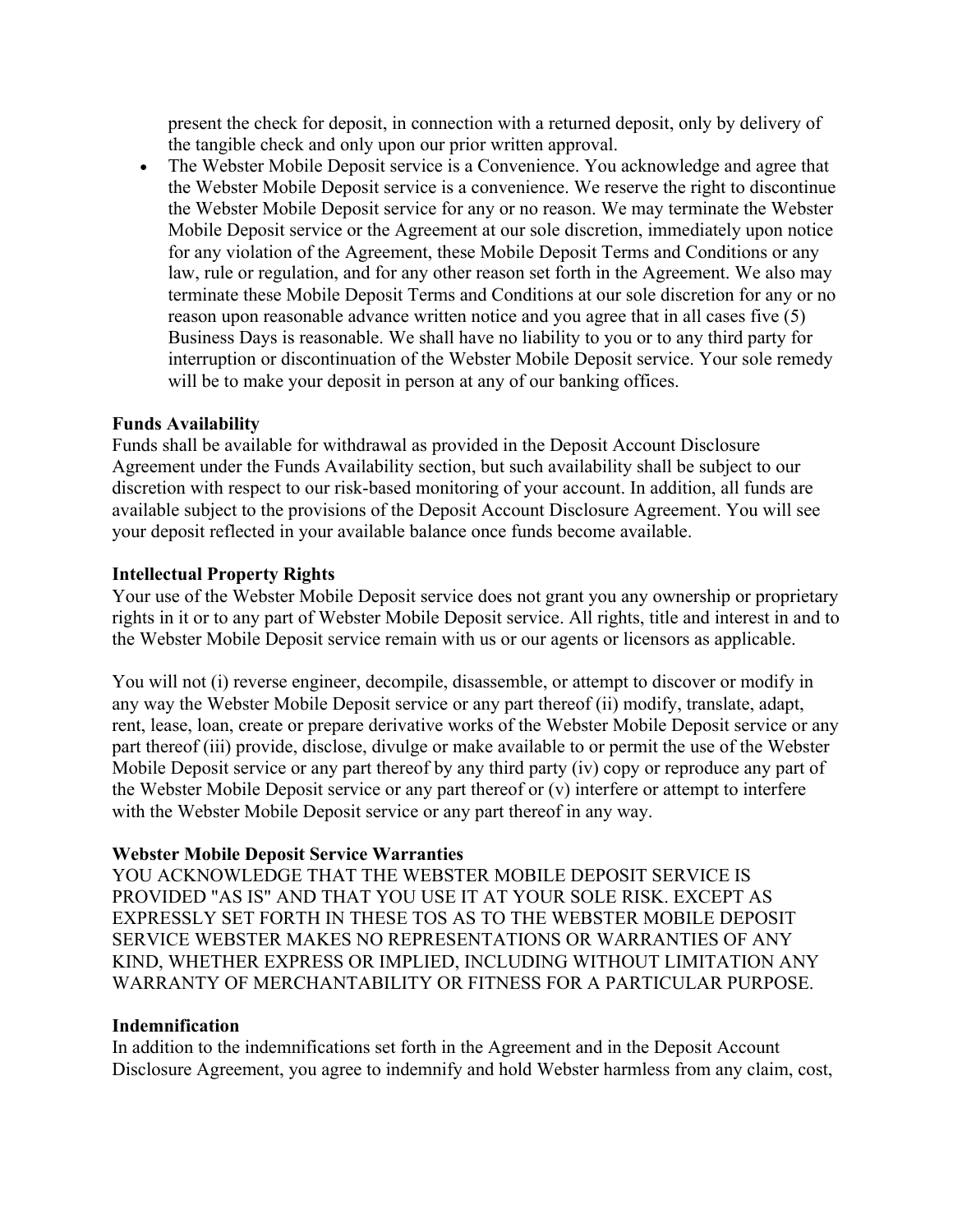loss, or damage arising directly or indirectly from your failure to comply with these Mobile Deposit Terms and Conditions.

#### **Limitations of Liability**

WEBSTER SHALL NOT BE LIABLE FOR ANY SPECIAL, INDIRECT, CONSEQUENTIAL, OR PUNITIVE DAMAGES EVEN IF IT WAS ADVISED OF THE POSSIBILITY OF SUCH.

#### **Amendment**

We may amend or change any of the terms and conditions of these Mobile Deposit Terms and Conditions at any time upon at least twenty-one (21) days written notice to you prior to the effective date of any change or amendment. If you do not agree to the change or amendment, you must discontinue using the Webster Mobile Deposit service. Notwithstanding the foregoing, we may amend or change the term(s) or condition(s) without prior notice to you if the change does not result in higher fees, more restrictive service use, or increased liability to you.

#### **Governing Law**

These Mobile Deposit Terms and Conditions shall be governed by, construed and enforced in accordance with CHOICE OF LAW PROVISION OF THE AGREEMENT.

#### **Business Remote Deposit Terms of Service**

The terms of the Webster Online Services Agreement (the "Agreement") to which this Business Remote Deposit Terms of Service ("TOS") is a part as if the same was fully set forth herein, shall apply to the Business Remote Deposit service. All of the terms set forth herein are in addition to, not instead of the terms of the Agreement, unless the context requires otherwise, in which case these terms shall control with respect to the Business Remote Deposit service. Unless the context otherwise requires, other terms used in this TOS have the definitions given to them in the Agreement.

#### **BUSINESS REMOTE DEPOSIT IS PROHIBITED FROM BEING OFFERED TO MONEY SERVICE BUSINESSES, OWNERS OR LESSORS OF PRIVATELY OWNED AUTOMATED TELLER MACHINES ("ATMS"), NON-BANK FINANCIAL INSTITUTIONS OR CORRESPONDENT BANKING CUSTOMERS AND ANY BUSINESSES LOCATED OUTSIDE OF WEBSTER BANK'S CURRENT FOOTPRINT WHICH INCLUDES THE STATES OF CONNECTICUT, NEW YORK, MASSACHUSETTS, AND RHODE ISLAND.**

You agree to purchase the scanning/imaging device ("Equipment") on the list of certified devices provided by us for the Business Remote Deposit service. You agree that you have reviewed the Equipment and it has been deemed suitable for its purposes, by you. We make no warranty of any kind with respect to the Equipment, **INCLUDING WITHOUT LIMITATION ANY WARRANTY OF MERCHANTABILITY OR FITNESS FOR A PARTICULAR PURPOSE.** All warranty, service, performance or any other issues, claims or damages relating to or arising from the Equipment shall be solely between you and the manufacturer or reseller of the Equipment and not us, regardless of any financing, leasing, payment plans or other offer, promotion or transaction relating to your use of the Equipment.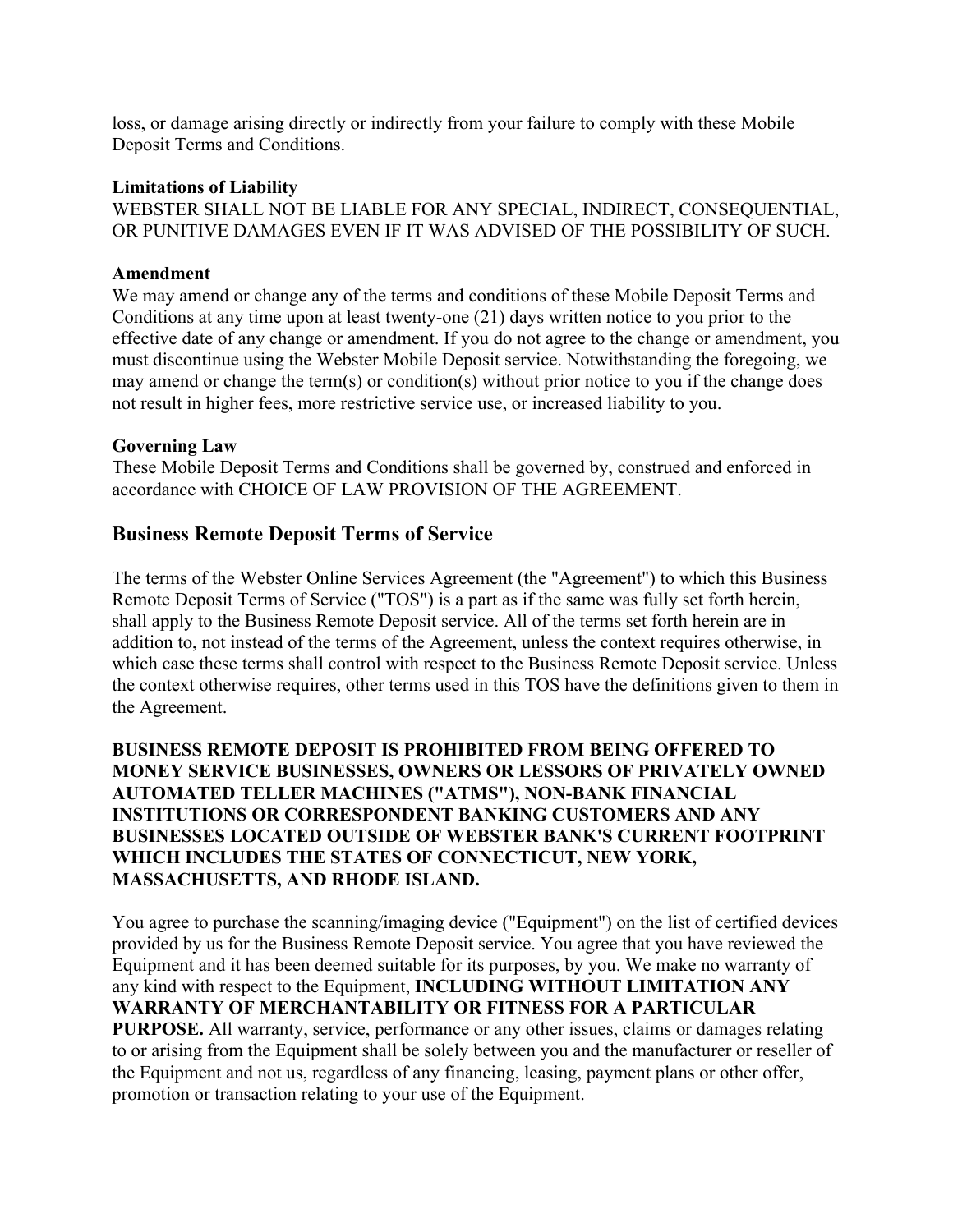### **Eligibility**

• Checks must be drawn on United States financial institutions. Third-party checks that are payable to any party other than you are not eligible for the Business Remote Deposit service. We reserve the right to prohibit you from utilizing the Business Remote Deposit service for checks drawn on your accounts or drawn on the accounts of any of your affiliates.

#### **Requirements**

- Check Images. All check images shall legibly and accurately depict legal and courtesy amount field, payee, date, check number, drawee information, and memo line designation. In addition you must verify that the Magnetic Ink Character Recognition ("MICR") line is true and accurate in its reproduction on the check image.
- Endorsement. You must endorse each check with "For Deposit Only" and you must include the Webster Bank account number for which the check will be deposited on such endorsement.
- Franking. You shall mark the face of each check with a notation indicating that the check has been presented for deposit electronically and any other information as we require. If the check is to be presented for deposit or payment subsequently, then the face of the check must be marked with the date the electronic image was refused or rejected.
- Destruction of Checks. All checks shall be retained in a secure fashion, subject to dual controls until destroyed. Our standards require that the check be retained for a minimum of fourteen (14) calendar days. You may retain checks for a commercially reasonable period of time, however, our standards require that such retention does not exceed fortyfive (45) calendar days. You shall safeguard all checks prior to their destruction from unauthorized access and use, including without limitation, theft, alteration, access, reimaging, and re-presentment.
- Check Image Retention. You shall retain a reproducible image or copy of each check used for each deposit made via the Business Remote Deposit service for no less than two (2) years from the date of settlement of such deposit.
- No Further Use of Check. You will not permit the check to be presented, returned or otherwise used to obtain a payment that would duplicate the payment sought by the deposit made via the Business Remote Deposit service.
- Internet Connectivity. You are responsible for your own hardware and software including the equipment used to provide connectivity to the internet. Connectivity must be via a Dedicated Subscriber Line ("DSL") or greater bandwidth. You are responsible for troubleshooting internet connectivity issues with your Internet Service Provider ("ISP") and all connectivity charges, fees, problems, interruptions and related issues shall be your responsibility and not ours.
- Controls. You agree to have controls in place to ensure your compliance with your obligations to us as set forth in this TOS, the Agreement and elsewhere. Without limiting the generality of the foregoing, the security of access to checks, all relevant banking information and all archives (physical and digital) shall be maintained under dual controls (or other reasonable and prudent protection of monetary assets) and tested periodically,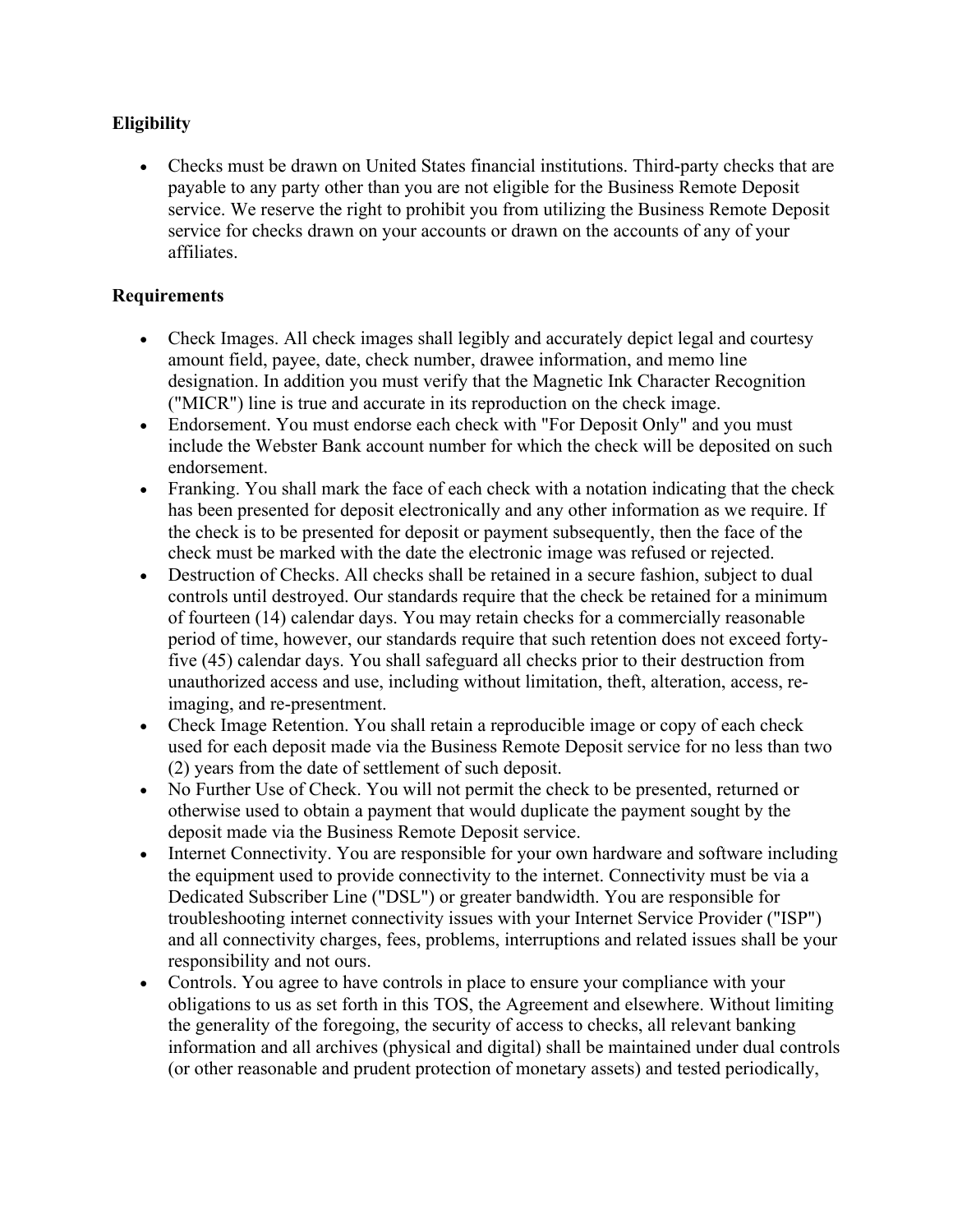but in no event less frequently than annually. We shall be entitled to review the results of such tests upon request.

• Audit. We reserve the right to audit your records and compliance with various requirements contained in this TOS, at your location, at our discretion.

#### **Customer's Representations and Warranties**

You represent and warrant that (i) all deposits made via the Business Remote Deposit service shall conform in all respects to the requirements herein, the Agreement and any other applicable requirement under the law; (ii) all signatures on each check are authentic and authorized; (iii) the check has not been altered; (iv) all check images are true, authentic representations of the checks they represent and meet the quality standards set forth herein; (v) you have not and shall not submit any duplicate check, check image or deposit made via the Business Remote Deposit service, or otherwise authorize, allow or suffer any third party to submit any duplicate check, check image or deposit made via the Business Remote Deposit service; (vi) we shall in no event suffer any loss, damage or harm in connection with the deposit of any check made via the Business Remote Deposit service; (vii) all information provided to us is true and accurate; (viii) you have fully and accurately disclosed to your customers (to the extent required or reasonably prudent) the fact that you utilize remote deposit processing, which may expedite the time a check clears; (ix) you shall not transmit any virus, Trojan horse, worm, spyware, robot, scanner, smart cookie, malware or other malicious code, file, or algorithm; (x) you have fulfilled all notice requirements, obtained all required consents from the payee, and the payee has not provided an "opt-out" or acted in any other manner inconsistent with the Business Remote Deposit service for which it was submitted; (xi) all checks are authorized and valid, and not subject to defenses by the applicable maker or drawee; and (xii) you have complied with all laws, rules and regulations in connection with the Business Remote Deposit service, including without limitation, the Check Clearing for the 21st Century Act ("Check 21").

#### **Transmission of Entries**

- Notice of Acceptance. No deposit made via the Business Remote Deposit service shall be valid against us until receipt of such deposit by us, as evidenced by written acknowledgement of receipt by us. We are not responsible for any deposit made via the Business Remote Deposit service that we do not receive, regardless of the reason. In the event you do not receive confirmation of receipt by us within twenty-four (24) hours of transmitting the deposit via the Business Remote Deposit service, you shall contact us at 800-995-999. Notwithstanding the foregoing, we are not responsible for any deposit made via the Business Remote Deposit service that does not comply with the terms of this TOS, the Agreement, applicable law or any other requirement of us (including without limitation, check eligibility, image quality, late or missing deposits, or deposit and file limits specified by us).
- Deadlines. You understand that all deposits made via the Business Remote Deposit service must be received by us by 8:00 pm EST, in order for such deposit to be credited on the Business Day it was transmitted. All deposits made via the Business Remote Deposit service received after such deadline (or received on a day other than a Business Day) shall be credited on the Business Day following such receipt.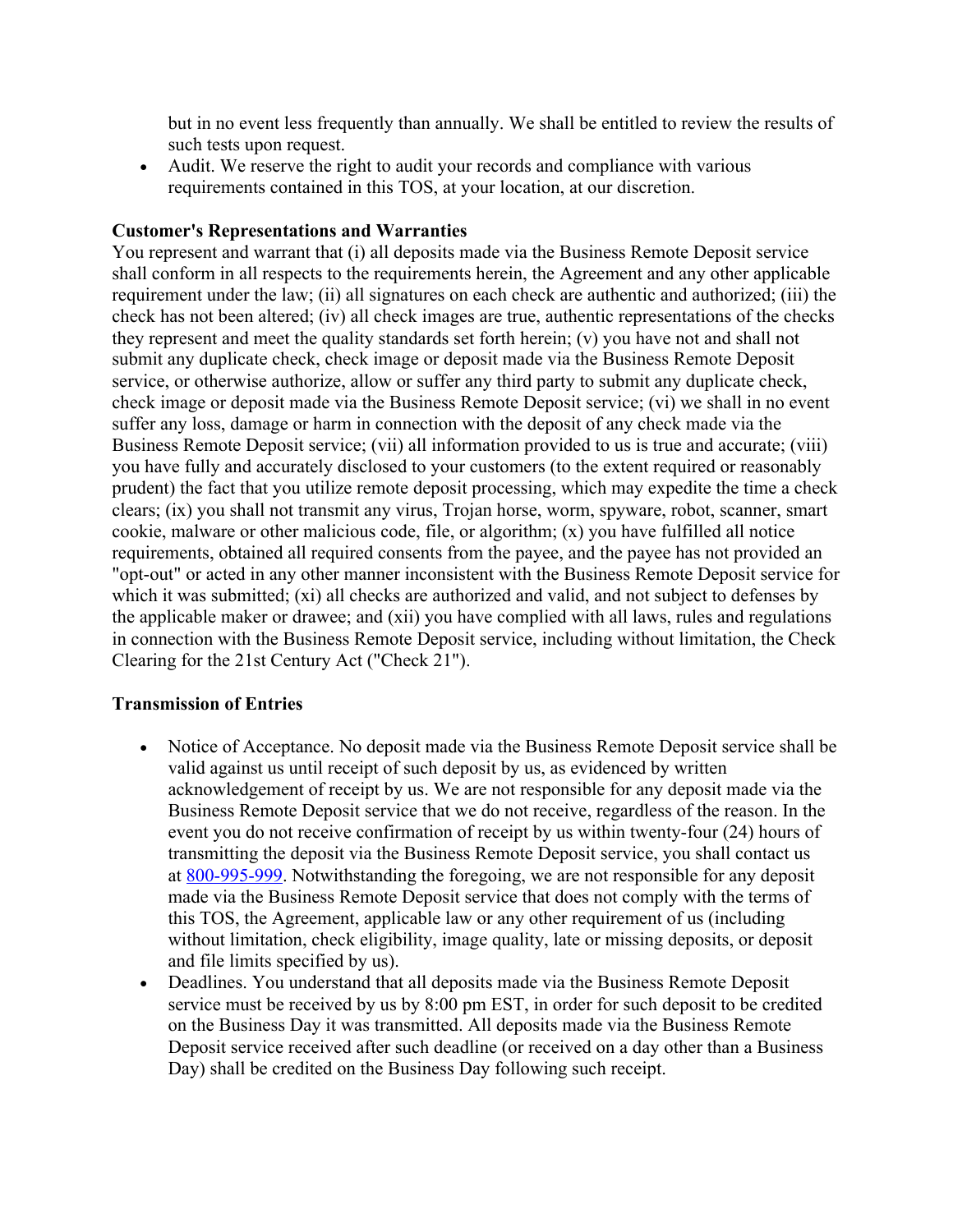#### **Notice Of Returned Business Remote Deposit Entries**

- Returned Deposits. You specifically agree that we shall have no obligation whatsoever (including without limitation, to process, repair, return or represent) in connection with any failure of a check, check image, file or deposit to meet any specifications or requirements provided by us to you.
- Representment. If we have credited your account for a Check that is subsequently returned to us unpaid, we reserve the right to deduct the amount of the returned Check from your account, as well as any applicable fees. We may, solely at our option and without undertaking an obligation to do so, re-deposit the returned Check and deduct the applicable fee from your account and you shall hold us harmless for any and all fees and or losses associated therewith. If we choose to re-deposit the returned Check, you expressly agree that you have consented to this action and further agree that we have not waived or forfeited our right to deduct the amount of the returned Check from your account by exercising the option to re-deposit.
- Time and Manner of Returns. You agree that you shall accept a returned deposit made via the Business Remote Deposit service at any time in the event such return was caused by or resulted from your failure to comply with this TOS or the Agreement. In the event of a return, you agree that such return may be made in any legally acceptable form (including without limitation, image, image replacement document, or MICR memo). You may only present the check for deposit, in connection with a returned deposit, only by delivery of the tangible check and only upon our prior written approval.
- The Business Remote Deposit Service is a Convenience. You acknowledge and agree that the Business Remote Deposit Service is a convenience. We reserve the right to discontinue the Business Remote Deposit service for any or no reason. We may terminate the Business Remote Deposit service or the Agreement at our sole discretion, immediately upon notice for any violation of the Agreement, this TOS or any law, rule or regulation, and for any other reason set forth in the Agreement. We also may terminate this TOS at our sole discretion for any or no reason upon reasonable advance written notice and you agree that in all cases five (5) Business Days is reasonable. We shall have no liability to you or to any third party for interruption or discontinuation of the Business Remote Deposit service. Your sole remedy will be to make your deposit in person at any of our banking offices.

#### **Funds Availability**

You acknowledge that Federal Reserve Board Regulation CC does not apply to the Business Remote Deposit service. Therefore, funds shall be available for withdrawal as provided in the Agreement, but such availability shall be subject to our discretion with respect to its risk-based monitoring of your account. In addition, all funds are available subject to the provisions of the Agreement.

## **Our Liability**

We agree to make commercially reasonable efforts to ensure the full performance of Webster Online Services. We will be responsible for acting only on those instructions we actually receive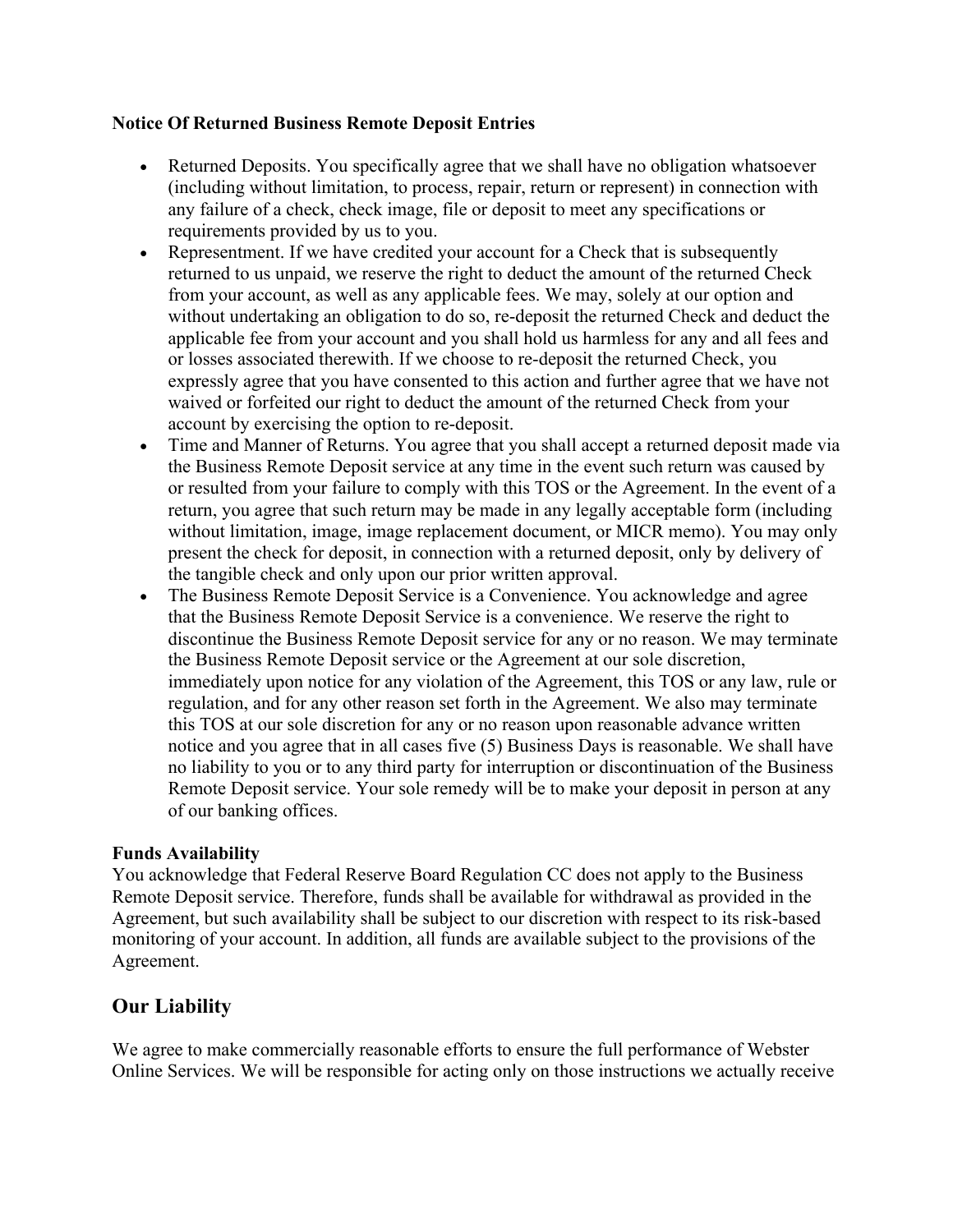from you in accordance with the terms of this Agreement. We will not assume responsibility for losses and damages:

- If, through no fault of ours, you don't have enough available funds in your account (or available credit under your overdraft protection plan) to cover the transaction or transfer.
- If online banking services weren't working properly.
- If there are postal delays in delivering the payment to the Payee
- If there are processing delays by the Payee due to their own mishandling or due to incorrect payment information that was provided by you.
- If the funds are subject to legal process or other encumbrance restricting the transaction.
- If your Computer (including, without limitation, Internet access through your ISP) is not working properly.
- If you have not properly followed the instructions on how to complete the online transaction.
- If circumstances beyond our control such as: fire, flood, natural disaster, natural causes, state of emergency, earthquake, tornado, or other weather related factors, events of force majeure, interruption of business activities in the locales where our facilities are located, delay in the U.S. Mail, power shortages or failure or system failure, Acts of God, acts of so- called hackers or crackers, Viruses, denial of service attacks, strikes, riots, labor disturbances, civil unrest, war and governmental restrictions.
- If there is any loss, damage or injury resulting from: (i) an interruption in your electrical power or telephone service; (ii) the disconnecting of your telephone line by your telephone company or from deficiencies in your line quality; (iii) any defect or malfunction of your Computer; (iv) an interruption of the service provided by your Internet Service Provider; or (v) any other loss of communications services, including, without limitation, cable and satellite services.
- If, at any time, we have identified you as a credit risk and we have chosen to (i) make all payments and/or transfers initiated by you via Webster's Online Services utilizing a paper draft, as opposed to electronic method; or (ii) terminate your Webster Online Service, or (iii) if we stop offering Webster Online Services.
- If we have a reasonable basis for believing that, through no fault of ours, an unauthorized use of your User Name, Password, or Account has occurred or may be occurring.
- Except as otherwise provided by law, for any loss, injury, or damage, whether direct, indirect, special, or consequential, caused by Webster's Online Services.
- If we are otherwise exempted from liability under applicable laws and regulations.
- There may be other exceptions not specifically mentioned.

## **Customer Representation and Warranties (Business Customers)**

You make the following warranties and representations:

Valid Business Entity. The business that appears in the account title is a legally organized, validly existing business entity in good standing.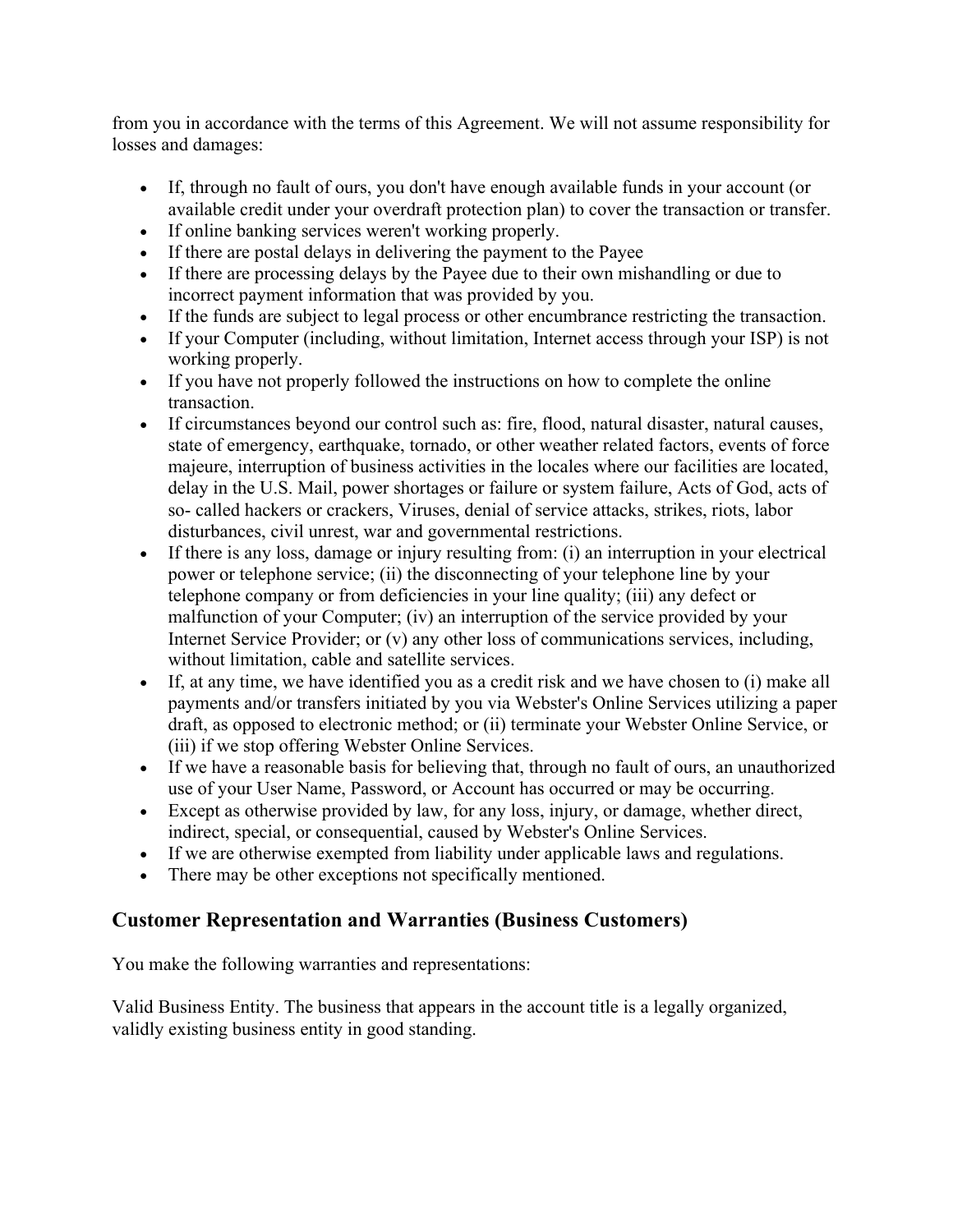For Business Purposes Only. Each of the accounts and each transaction effected through the use of the User Name or Password issued under this Electronic Banking Agreement is maintained primarily for business purposes, and NOT for personal, family or household purposes.

Appropriate Business Resolution. The entering into, delivery and performance of this Agreement have been validly authorized by proper sole proprietor, corporate, limited liability company or partnership, or partnership resolutions. The account signers and persons given access to accounts through a User Name and Password have been duly authorized to act on the entity's behalf and bind the entity with respect to the accounts and services available until actual notice of a change is received by us pursuant to the section in this agreement which addresses responsibility for electronic transfers, and we have adequate time to act on that notice.

User Authorization. All User Names and Passwords issued in connection with the accounts and or loans are issued only to duly authorized representatives and/or signers on the applicable account or loan

## **Safeguarding Security Codes and Security Procedures**

Subject to the next sections, You are responsible for all transfers, payments and other transactions using your User Name and Password on the Webster Online Services. We will not be liable for and will not reimburse you for any losses that may occur as a result of use of your User Name and Password by a third party. You are responsible for keeping your Password and Account data confidential.

## **Lost, Stolen or Unauthorized Use of User Name and Password**

SEE YOUR LOAN AGREEMENT FOR BILLING ERROR NOTICE FOR YOUR RIGHTS AND RESPONSIBILITIES FOR LOANS. SEE YOUR WIS BROKERAGE ACCOUNT RULES FOR YOUR RIGHTS AND RESPONSIBILITIES FOR BROKERAGE ACCOUNTS. You must tell us at once if you believe that your Password has been lost or stolen, otherwise you could lose all of the money in your accounts accessed by the Password plus your maximum overdraft line of credit, if applicable. If you believe your Password has been lost or stolen or that someone has transferred or may transfer money from your account without your permission. Call us at 800-995-9995

- Send us an electronic message using Contact Us within Webster OnlineServices
- Write to us at: Webster Online Services P.O. Box 10305, WFD 730 Waterbury, CT 06726

## **Telephoning us immediately is the best and fastest way of limiting your losses.**

## **Limitation on Losses Suffered on Consumer Accounts Only**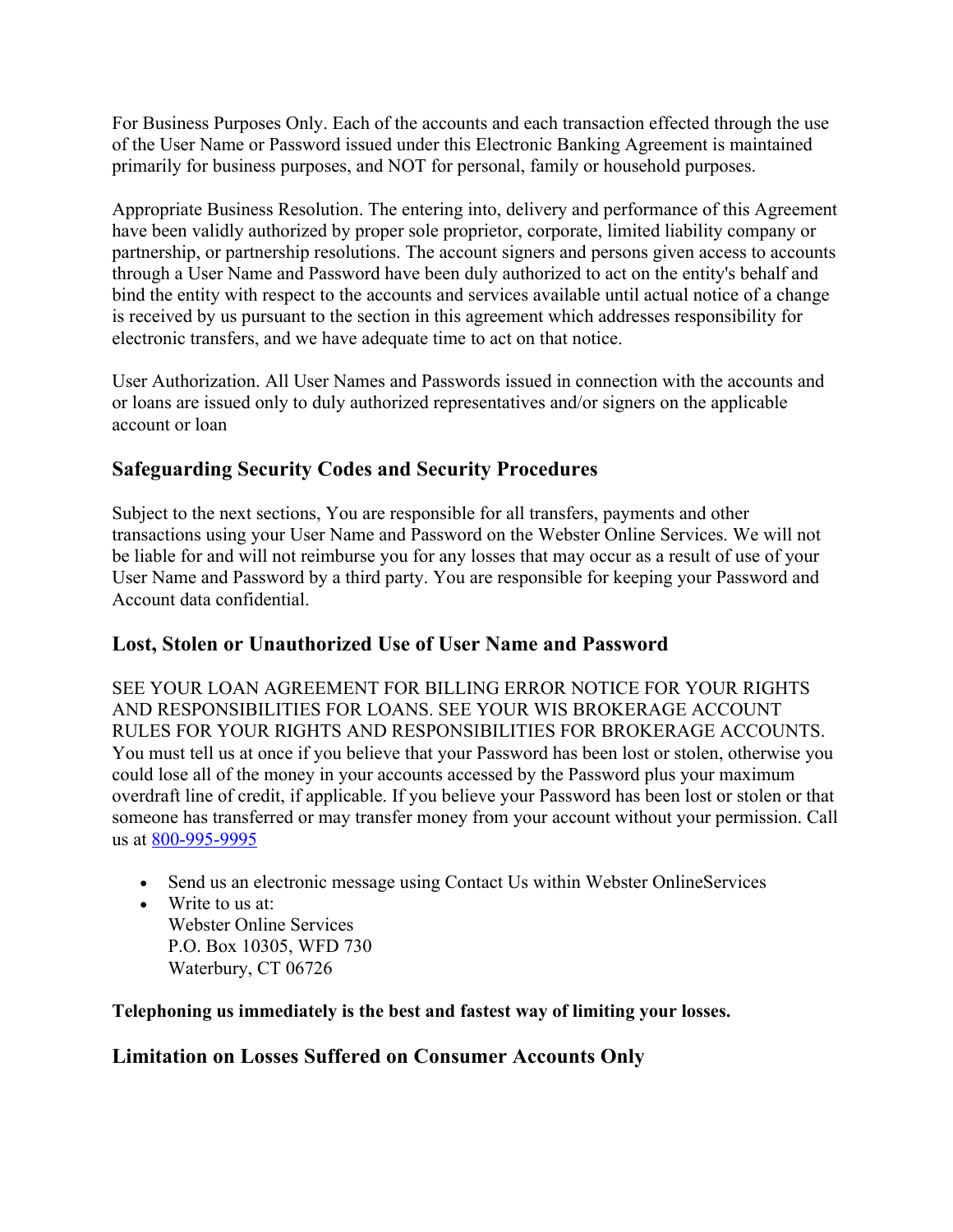If you tell us within two (2) Business Days after you discover that your Password or User Name has been taken or used without your permission, your liability will not exceed \$50.00. If you do not tell us within two (2) Business Days of the unauthorized use of your User Name or Password, and we can prove we could have stopped someone from using your Password without your permission if you had told us, your liability can be as much as \$500.00.

## **Limitation of Liability Applicable to Business Accounts Only**

You are fully responsible for any transaction made by use of your computer, a User Name and Password or procedure. You agree to immediately reimburse us for any loss, claim or damage which we sustain as a result of the use of your computer, a User Name and Password or procedure issued at your request. We shall have no liability for any loss, claim or damage which you sustain as a result of the use of your computer, a User Name and Password or procedure issued pursuant to this agreement. This is true even if your User Name and Password or procedure is lost, stolen or obtained or retained by a person not authorized by you to initiate electronic transactions. We shall have no liability for any loss, claim or damage which you sustain as a result of the use of your computer, a User Name and Password or procedure and even if the use occurs after you have asked us to deactivate your Webster Online Service or procedure, whether we have acted on that request.

## **Arbitration and Dispute Resolution**

Binding Arbitration. We both agree that if a Dispute arises between you and us which we are not able to resolve informally, upon demand by either you or us, the Dispute shall be resolved by the following arbitration process. A "Dispute" is any unresolved disagreement between you and us. It includes any disagreement relating in any way to Accounts or services; to your use of any of our banking locations or facilities; or to any means you may use to access an Account or Webster Bank. It includes claims based on broken promises or contracts, torts, or other wrongful actions. It also includes statutory, common law, and equitable claims, provided however, to the extent that you or we seek relief that is not expressly stated as a dollar amount (including without limitation repossession, replevin, set-off, recoupment, attachment or injunctive or other equitable relief), the claim, dispute or controversy shall not be a claim subject to arbitration. A Dispute also includes any disagreements about the meaning, application or enforceability of these arbitration provisions. These arbitration provisions shall survive the payment or closure of your Account. YOU UNDERSTAND AND AGREE THAT YOU AND WEBSTER BANK ARE WAIVING THE RIGHT TO A JURY TRIAL OR TRIAL BEFORE A JUDGE IN A PUBLIC COURT. The only other exception to these arbitration provisions that is in addition to the exclusions listed above, is that you and we retain the right to pursue, in small claims court, any Dispute that is within that court's jurisdiction. If either you or we fail to submit to binding arbitration following lawful demand, the party so failing bears all costs and expenses incurred by the other in compelling arbitration.

Arbitration Procedure; Severability. You or we may submit a Dispute to binding arbitration at any time notwithstanding that a lawsuit or other proceeding has been previously commenced. NEITHER YOU NOR WEBSTER BANK SHALL BE ENTITLED TO JOIN OR CONSOLIDATE DISPUTES BY OR AGAINST OTHERS IN ANY ARBITRATION, OR TO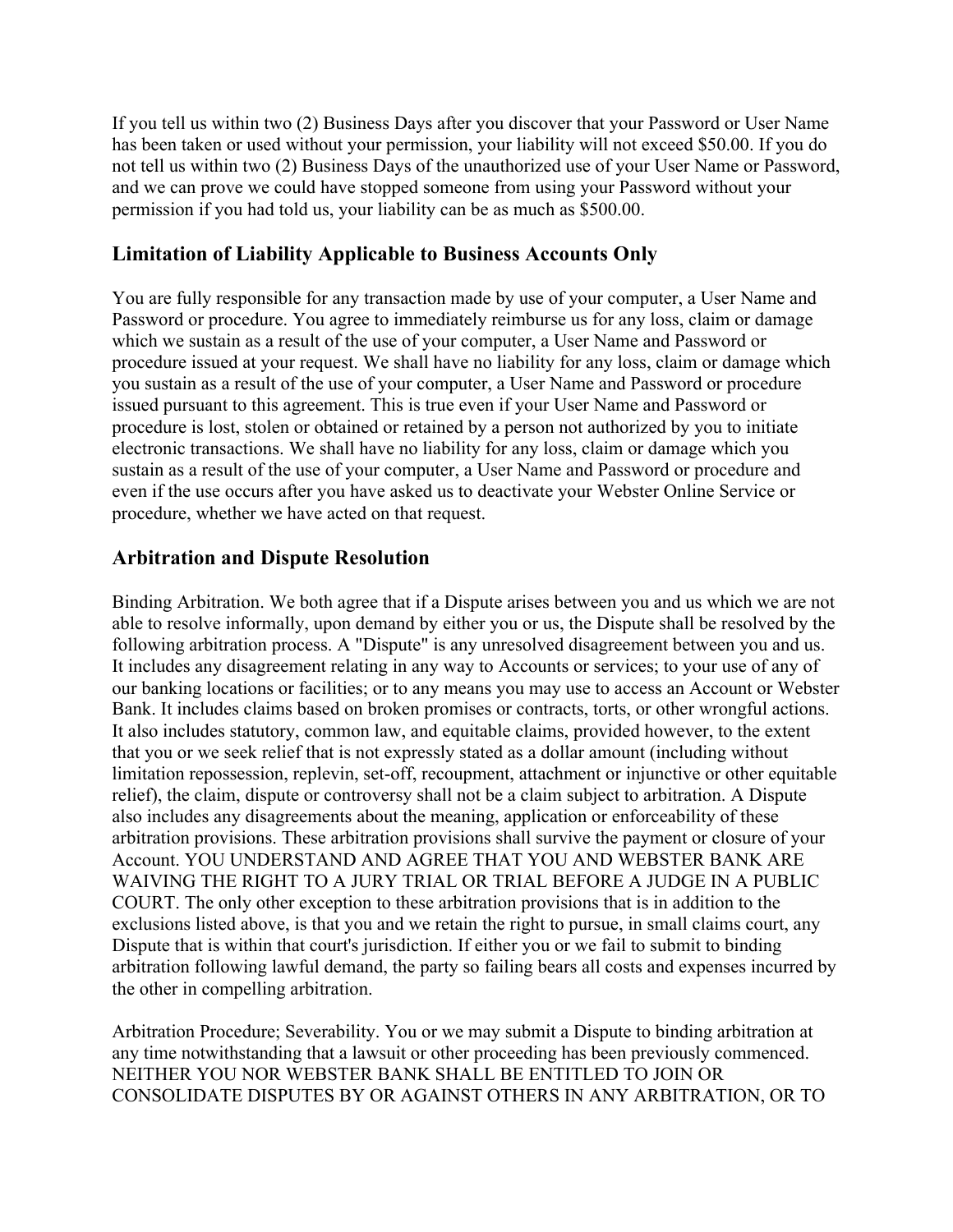INCLUDE IN ANY ARBITRATION ANY DISPUTE AS A REPRESENTATIVE OR MEMBER OF A CLASS, OR TO ACT IN ANY ARBITRATION IN THE INTEREST OF THE GENERAL PUBLIC OR IN A PRIVATE ATTORNEY GENERAL CAPACITY. Each arbitration, including the selection of the arbitrator(s), shall be administered by the American Arbitration Association (AAA), or such other administrator as you and we may mutually agree to (the AAA or such other mutually agreeable administrator to be referred to hereinafter as the "Arbitration Administrator"), according to the Commercial Arbitration Rules and the Supplemental Procedures for Consumer Related Disputes ("AAA Rules"). To the extent that there is any variance between the AAA Rules and these arbitration provisions, these arbitration provisions shall control. Arbitrator(s) must be members of the state bar where the arbitration is held, with expertise in the substantive laws applicable to the subject matter of the Dispute. No arbitrator or other party to an arbitration proceeding may disclose the existence, content, or results thereof, except for disclosures of information by a party required in the ordinary course of its business or by applicable law or regulation. You and we agree that in this relationship: (1) you and we are participating in transactions involving interstate commerce; and (2) these arbitration provisions and any resulting arbitration are governed by the provisions of the Federal Arbitration Act (Title 9 of the United States Code), and, to the extent any provision of that Act is inapplicable, unenforceable or invalid, the laws of the state that govern the relationship between you and us. If any provision of these arbitration provisions dealing with class action, class arbitration, private attorney general action, other representative action, joinder, or consolidation is found to be illegal or unenforceable, that invalid provision shall not be severable and these entire arbitration provisions shall be unenforceable. Rights Preserved. These arbitration provisions do not prohibit you or us from exercising any lawful rights or using other available remedies to preserve, foreclose, or obtain possession of real or personal property; exercise selfhelp remedies, including setoff and repossession rights; or obtain provisional or ancillary remedies such as injunctive relief, attachment, garnishment, or the appointment of a receiver by a court of competent jurisdiction. Any statute of limitations applicable to any Dispute applies to any arbitration between you and us. The provisions of this arbitration agreement shall survive termination, amendment, or expiration of the Account or any other relationship between you and us.

Fees and Expenses of Arbitration. Arbitration fees shall be determined by the rules or procedures of the Arbitration Administrator, unless limited by applicable law. Please check with the Arbitration Administrator to determine the fees applicable to any arbitration you may file. If the applicable law of the state that governs the relationship between us limits the amount of fees and expenses to be paid by you, then no allocation of fees and expenses to you shall exceed this limitation. Unless inconsistent with applicable law, each of us shall bear the expense of our own attorney, expert and witness fees, regardless of which of us prevails in the arbitration.

#### **Applicable to Consumer Accounts Only**

We agree to reimburse you, at the conclusion of the arbitration, within thirty (30) days of the issuance of the decision of the arbitrator, all of the filing, administration and arbitrator fees unless the arbitrator determines that the claim was frivolous or brought for an improper purpose (as measured by the standards set forth in Rule 11(b) of the Federal Rules of Civil Procedure).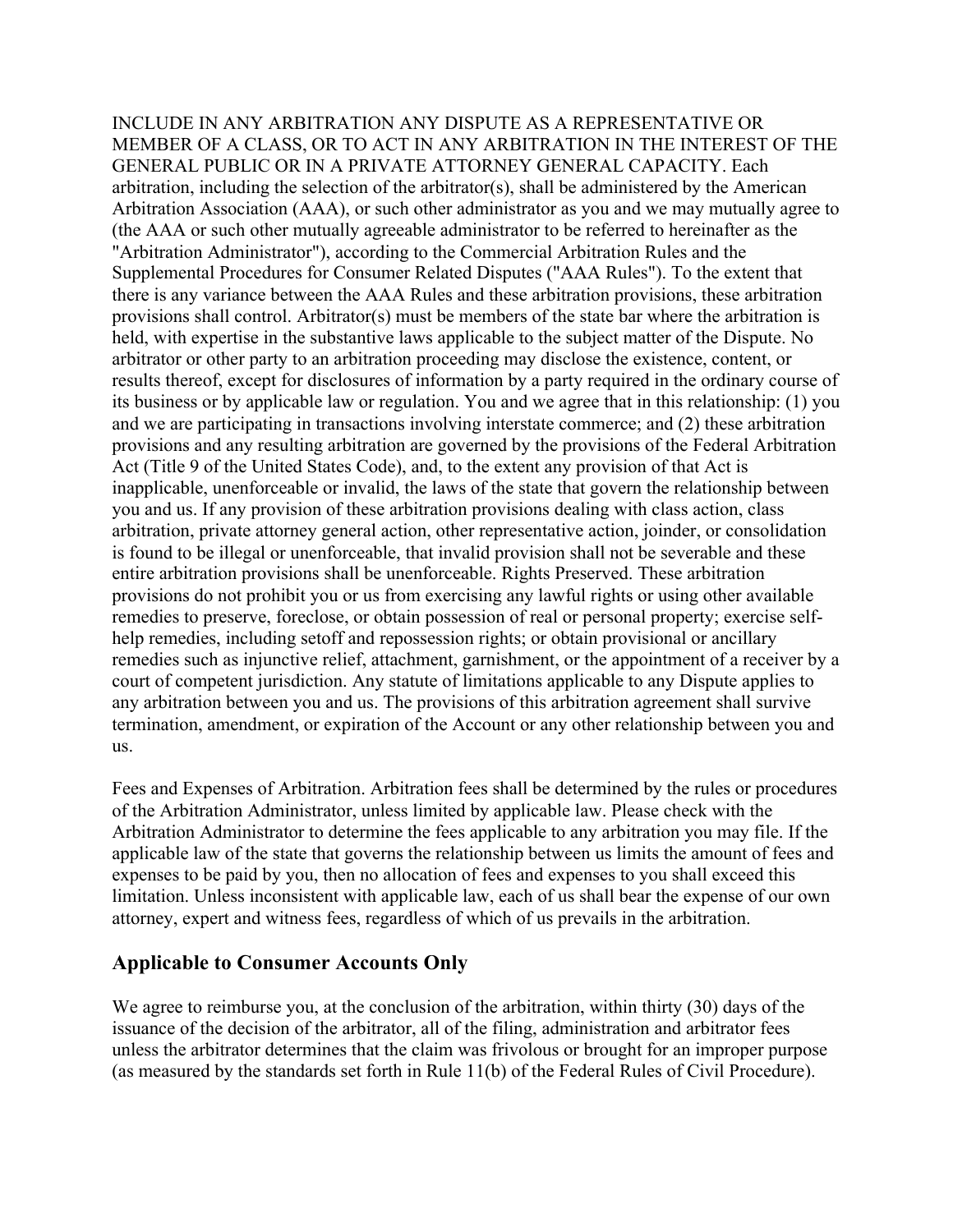We hereby agree not to seek an award of attorneys' fees and/or expenses if we prevail in Arbitration.

## **Reviewing Your Statements**

SEE YOUR LOAN AGREEMENT FOR BILLING ERROR NOTICE FOR YOUR RIGHTS AND RESPONSIBILITIES FOR LOANS. SEE YOUR WIS BROKERAGE ACCOUNT RULES FOR YOUR RIGHTS AND RESPONSIBILITIES FOR BROKERAGE ACCOUNTS. In case of errors or questions about your electronic transfers or payments listed on your statement or appearing in your online Account Transaction History, do one of the following, as soon as possible:

- Call us at  $800 995 9995$
- Send us an electronic message using Contact Us within Webster OnlineServices
- Write to us at: Webster Online Services P.O. Box 10305, WFD 730 Waterbury, CT 06726

If your statement shows transfers that you did not make or authorize, tell us at once. We must hear from you no later than the applicable Dispute Period. If you do not tell us within the Applicable Dispute Period, you may not get back any money you lost after the applicable Dispute Period has lapsed if we could have stopped someone from taking the money if you had told us in time. The Dispute Period is defined as (a) sixty (60) days for consumer accounts, and (b) twenty-one (21) days for business accounts, commencing on the earlier of (i) mailing of the paper statement reflecting the problem or error, or (ii) receipt of notice on your computer of  $(x)$ the actual reflecting the problem or error, or  $(y)$  the message indicating the availability of the electronic statement (via the eDelivery Service) reflecting the problem or error.

- Tell us your name and Account Number.
- Describe the error you are unsure about, and explain as clearly as you can why you believe it is an error or why you need more information.
- Tell us the dollar amount of the suspected error.

## **Regulation E Disclosure Applicable to Consumer Accounts Only**

In accordance with Federal regulations, we will tell you the results of our investigation within ten (10) Business Days after we hear from you and will correct any error promptly. If we need more time, however, we may take up to forty-five (45) days to investigate your complaint or question. If we decide to do this, we will provisionally re-credit your Account within ten (10) Business Days for the amount you think is in error, so that you will have the use of the money during the time it takes us to complete our investigation. If we ask you to put your complaint or question in writing and we do not receive it within ten (10) Business Days, we may not re-credit your Account. If we decide there was no error, we will send you a written explanation within three (3) Business Days after we finish our investigation (either by U.S. Mail or the Webster Online Services messaging system. ) You may ask for copies of documents that we used in our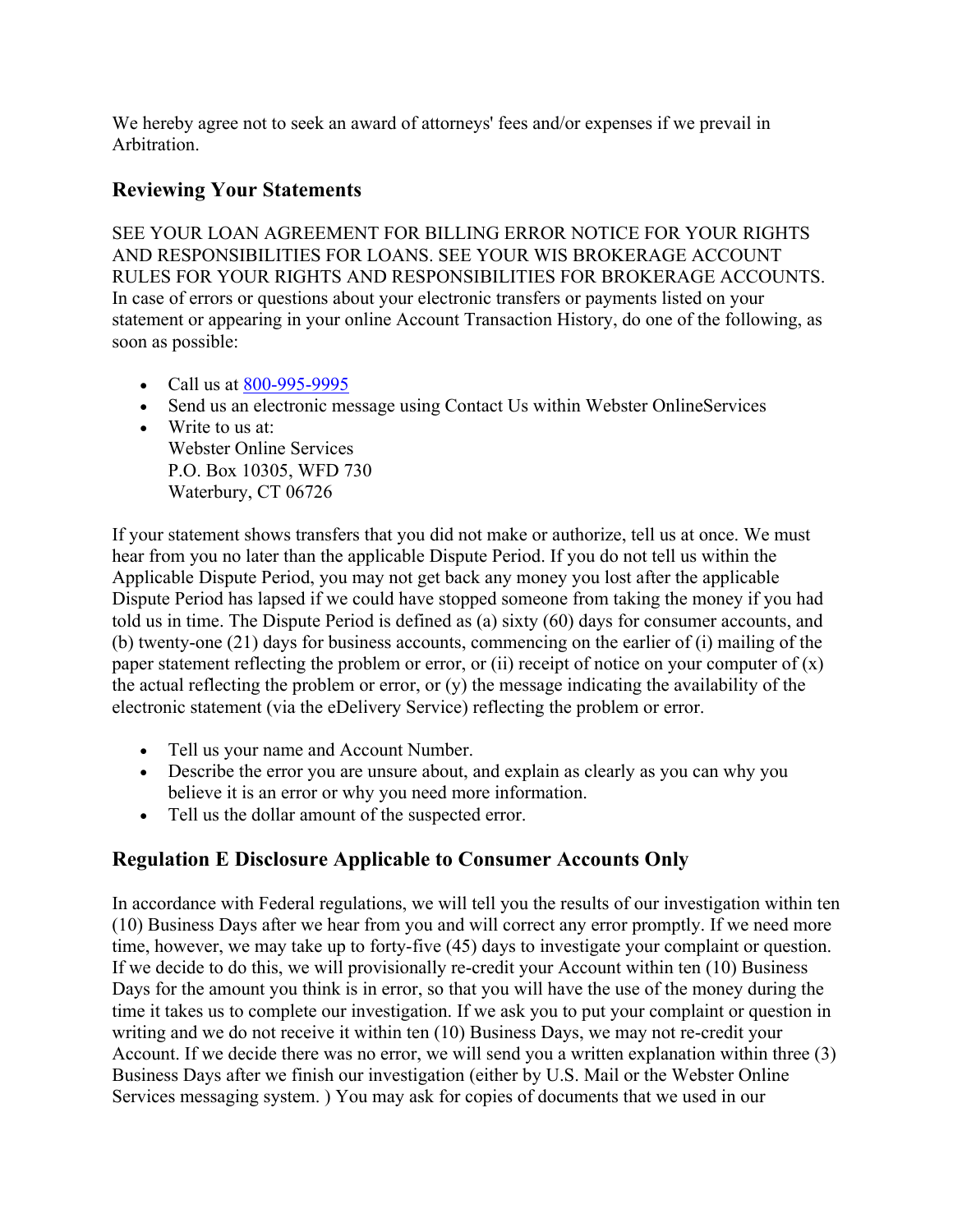investigation. If we have provisionally re-credited your account during the investigation and determine that there was no error, you will be required to return any credit of funds you have received from us. If you do not return the funds, and subject to certain restrictions, we have the right to take the funds out of your Account.

## **Disclosures of Account Information to Third Parties.**

We will only disclose information to third parties about your Accounts, Loans or the transactions you make:

- Where it is necessary for completing a transaction;
- In order to verify the existence and condition of your Account for a third party, such as a credit bureau or Payee;
- In order to comply with a governmental agency or court order;
- If you give us permission, which we may require in writing;
- In order to collect information for our internal use, the use of our service providers, and our servicing agents and contractors concerning our electronic fund transfer service;
- If it involves a claim by or against us concerning a deposit to or withdrawal from your Account;
- Where otherwise required or permitted under state or federal laws and regulations or as permitted under our Privacy and Opt-Out Notice.

## **Authorization to Obtain Information**

You agree that we may obtain and use information from credit bureaus and consumer reporting agencies. We may also verify your employment, income pay, salary, assets, debts, and references. You also agree that we may obtain information regarding your Payee Accounts in order to facilitate proper handling and crediting of your payments.

## **Statements/Notices**

We may send you your monthly (or quarterly) Account statement via email or U.S. mail.

## **Entire Agreement**

This Agreement is the complete and exclusive agreement between you and us related to Webster Online Services and supplements any other agreement or disclosure related to your Checking Account or other Accounts including the Deposit Account Disclosures (which contains the Deposit Account Agreement, our policy on Your Ability to Withdraw Funds, and the Electronic Funds Transfers Agreement and Disclosures). In the event of a conflict between this Agreement and any other agreement or disclosures related to your Checking Account or other Accounts or any statement by our employees or agents, this Agreement shall control.

## **Waivers**